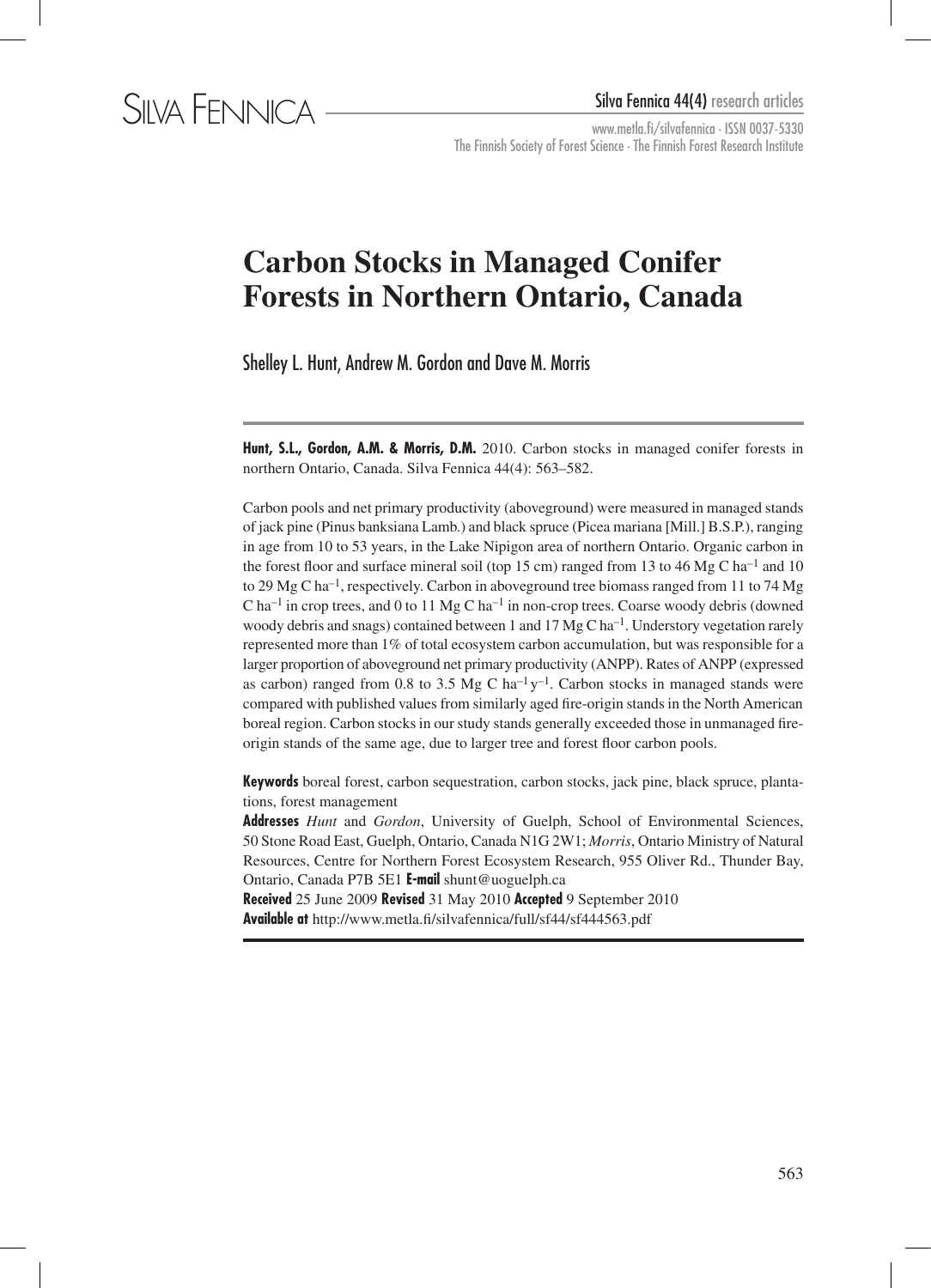# **1 Introduction**

As the demand for forest products from the boreal region increasingly warrants the use of intensive management, the area of natural forest in Canada converted to managed forest will likely increase (Nelson and Vertinsky 2003). With this trend comes the need to understand the carbon and nutrient budgets of the managed forest estate, in light of global warming and carbon dynamics, demand for bioenergy from forest residues, and trends towards ecosystem-based management approaches.

Studies have suggested that silviculturally managed forests, particularly plantations, store less carbon over their lifetimes than natural forest stands (Cooper 1983, Harmon et al. 1990, Fleming and Freedman 1998), and the idea that young, aggrading plantation forests may be desirable over old-growth in terms of carbon sequestration has been widely refuted (e.g. Vitousek 1991, Cannell 1999). Managed forests have been found to have less detrital biomass than most natural forests (Fleming and Freedman 1998), and smaller live-tree biomass, as trees are often felled when the mean annual growth increment is maximized but before maximum biomass accumulation is achieved (Cannell 1999). Nonetheless, plantations and other forms of managed stands, especially those composed of boreal conifer species, are becoming an increasingly dominant landscape feature, although they remain relatively unstudied, particularly in Canada. In addition, as plantation forestry is still relatively new in many parts of Canada (e.g. Neilson et al. 2007), few opportunities have existed to study managed forests of advanced ages. Thus, information on the carbon sequestration and storage capabilities of managed forests in Canada's boreal region is relatively scarce and mostly limited to very young stands.

Previous studies investigating the impacts of harvesting and other management activities on carbon dynamics in northern forests have focused on comparing young managed stands to unlogged mature or old-growth stands. Unsurprisingly (especially given that most of these studies involve managed stands 20 years old or younger) these studies have found that young managed stands store less carbon than old forests (e.g. Fredeen et al. 2005), a pattern that will have implications for global (or at least national) carbon budgets if forest management alters the age class structure over the landscape by skewing it towards younger stands. In the North American boreal forest, where stands are subjected to frequent stand-replacing disturbance (i.e. wildfire), comparisons between managed stands and naturally disturbed stands of similar age may be more meaningful than those made between relatively young managed stands and 'old-growth' or mature stands, if the purpose is to understand the ecological impacts of forest management at the stand level and how these differ from those of natural disturbances.

Boreal forests play an important role in the global carbon (C) cycle (Price and Apps 1995, Fyles et al. 2002, Kang et al. 2006, Bond-Lamberty et al. 2007, Luyssaert et al. 2007, Bonan 2008, Kurz et al. 2008, Sun et al. 2008). Many of the studies investigating this role are based on simulation models. Empirical data on stand-level C stocks are valuable for validating these models. In this paper, we report on measured C stocks and aboveground net primary production (ANPP) in silviculturally managed forests of jack pine (Pinus banksiana Lamb.) and black spruce (Picea mariana [Mill.] B.S.P) in northern Ontario, Canada. We make comparisons between species and site types, and assess our measurements against other North American boreal upland conifer forests, managed and unmanaged, in the age range of our study stands.

# **2 Materials and Methods**

### **2.1 Site Description**

The stands investigated in this study were located within a 50 km radius around the town of Beardmore, Ontario (49.5° N Lat., 88° W Long.) in the Central Plateau and Superior forest regions of northwestern Ontario and within Ontario site region 3W (Hills 1961, Rowe 1972, Racey et al. 1989). The climate is humid sub-boreal characterized by cool short summers and long cold winters, with a mean annual temperature and precipitation of 0.2 °C and 784.0 mm respectively (Environment Canada 1982). The average length of the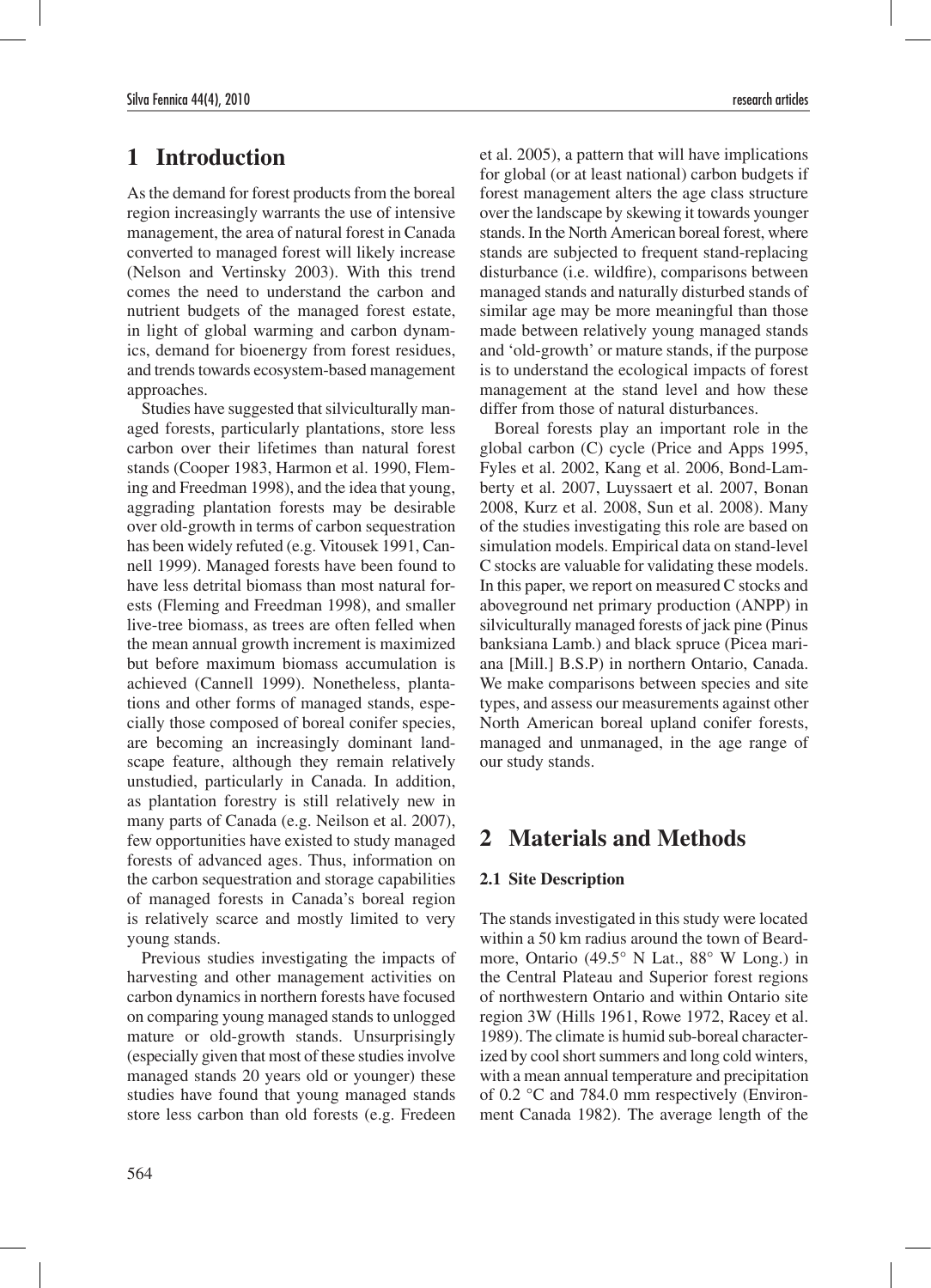frost-free period is 75 to 100 days (Chapman and Thomas 1968).

Of the 17 selected stands, 12 were plantations established after clearcut harvesting, 2 were established post-harvest by aerial seeding, and 3 were naturally regenerated after fire (and some form of harvest or salvaging) and then thinned to desired spacing. Details of stand management histories can be found in Table 1. The 12 jack pine and 5 black spruce stands ranged in age from 10 to 53 years since establishment (as of 1998). All were located on upland sites, with well-drained to rapidly drained soils. Pine stands were located on deep sands of both outwash and windblown origin, and occasionally on silty sands. Spruce stands were found on silty sands of till origin and deep, silty lacustrine clays. Two general site types, based mainly on soil texture, were identified: stands on deep sands were labelled "dry", while those on finer-textured soils were considered "mesic" (soil nutrient content was also lower in the dry compared to the mesic sites; unpublished data).

### **2.2 Study Design**

For the purposes of this study, each stand was treated as a case study representing a unique combination of species, management history, and site conditions. While this study did include stands of a range of ages, we decided against using a chronosequence approach to make inferences about temporal changes in carbon pools in these managed forests. This was due to 1) variable management histories; 2) the small number of suitable stands at either age extreme, and, particularly with respect to soil carbon; 3) the sensitivity of soil carbon accumulation to the presence of finer-textured soils in the profile,

**Table 1.** Management history of jack pine (P) and black spruce (S) stands in the Lake Nipigon region of northern Ontario.

|                 | Stand code History of silvicultural activities                                                                                                                                                     |
|-----------------|----------------------------------------------------------------------------------------------------------------------------------------------------------------------------------------------------|
| P <sub>13</sub> | Salvage harvested in 1986 after budworm infestation; prescribed burn; planted in 1988                                                                                                              |
| P <sub>16</sub> | Planted 1984                                                                                                                                                                                       |
| P <sub>2</sub>  | Cut early 1960s; planted 1967, with some natural regeneration                                                                                                                                      |
| P <sub>3</sub>  | Cut early 1960s; humus layer completely removed (by blading); seeded 1964; thinned to<br>$1.2$ by $1.2$ m spacing in 1969                                                                          |
| <b>P4</b>       | As in P3, but not thinned                                                                                                                                                                          |
| P <sub>15</sub> | Planted 1963                                                                                                                                                                                       |
| <b>P5</b>       | Cut late 1950s; planted 1962; cleaned of aspen and birch 1966, 1970, 1974, sprayed with<br>brushkill 1970                                                                                          |
| P7              | Original stand burned in 1956 wildfire; salvaged 1958–1959; natural regeneration thinned<br>in $1961-1962$ to 0.9 by 1.2 by 1.5 m variable spacing; cleaned of aspen 1963                          |
| P <sub>8</sub>  | Burned in 1956 wildfire; salvaged 1958; planted 1959; supplemented with strong natural<br>regeneration                                                                                             |
| <b>P6</b>       | Cut 1951; burned in 1956 wildfire; sparse natural regeneration with some black spruce<br>underplanting                                                                                             |
| P <sub>10</sub> | Cut early 1940s; burned by escaped prescribed burn in 1946; planted spring 1951                                                                                                                    |
| P <sub>11</sub> | Burned mid-1940s; natural regeneration cleaned and thinned in winter 1962 to 1.2 by 1.5 m<br>spacing                                                                                               |
| S <sub>10</sub> | Planted 1986                                                                                                                                                                                       |
| S7              | As in $P5$                                                                                                                                                                                         |
| S1              | Cut 1951 with some birch left standing; burned 1956; planted 1961                                                                                                                                  |
| S <sub>5</sub>  | As in S2, but planted 1961                                                                                                                                                                         |
| S <sub>2</sub>  | Cut 1930–1938; burned 1940, 1948; planted 1960 in variable 1.2 by 1.2, 1.5 by 1.5, and<br>1.8 by 1.8 m spacing; manual removal of aspen and birch 1966, 1970, 1974; sprayed with<br>herbicide 1970 |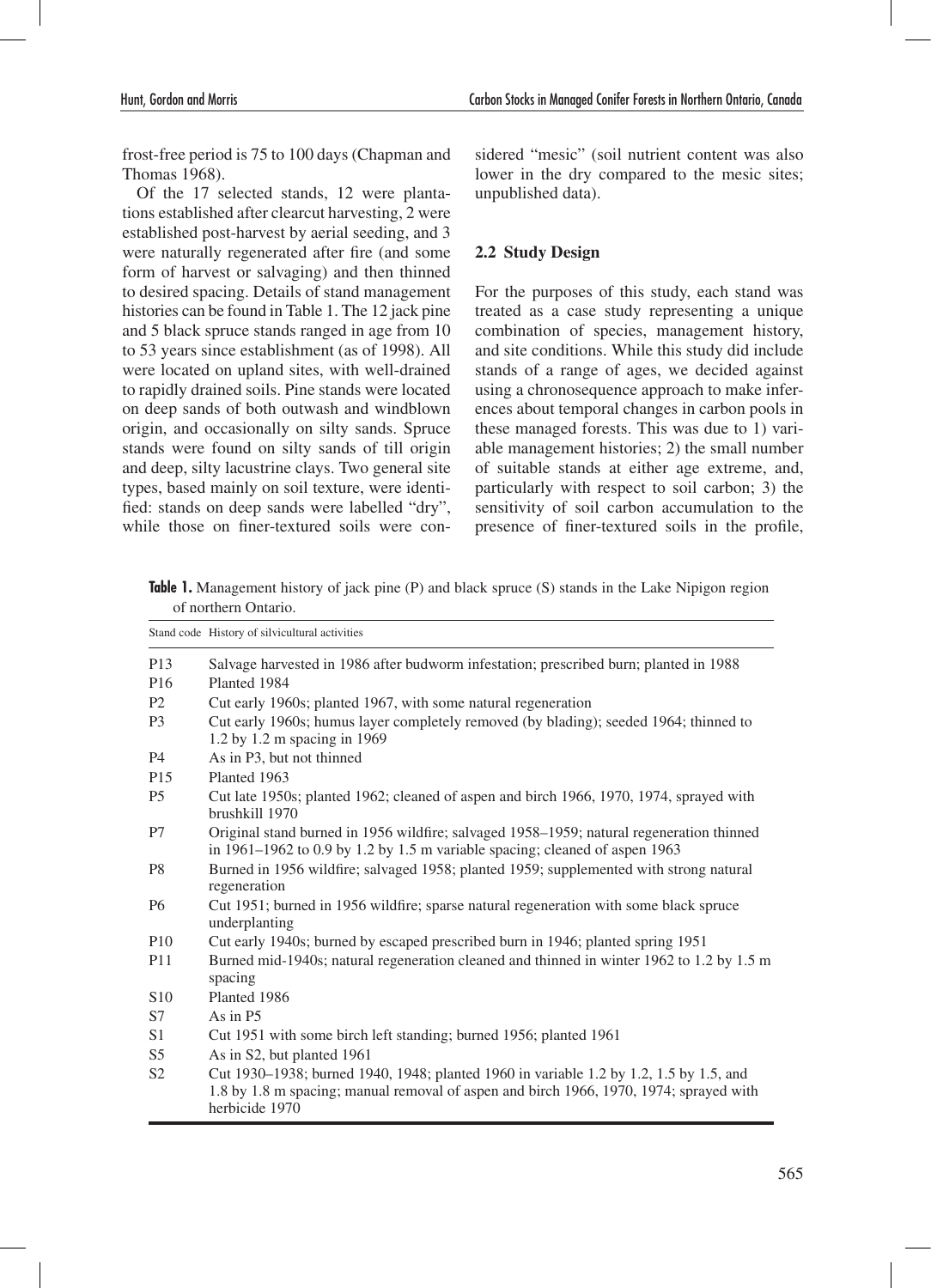| Stand<br>code   | $Age^{a)}$<br>(yr) | Density<br>(stems $ha^{-1}$ ) | Mean $(s.d.)$ <sup>b)</sup><br>dbh <sup>c</sup><br>(cm) | Mean $(s.d.)$<br>height<br>(m) | Basal area<br>(crop trees)<br>$(m^2 \text{ ha}^{-1})$ | Basal area<br>(non-crop trees)<br>$(m^2 \text{ ha}^{-1})$ | Surface soil texture <sup>d)</sup><br>and site type <sup>e)</sup> |
|-----------------|--------------------|-------------------------------|---------------------------------------------------------|--------------------------------|-------------------------------------------------------|-----------------------------------------------------------|-------------------------------------------------------------------|
| P <sub>13</sub> | 10                 | 2459                          | 5.8(1.5)                                                | 4.2(0.5)                       | 7.0                                                   | 0.0                                                       | $vfs$ (dry)                                                       |
| P <sub>16</sub> | 14                 | 2237                          | 8.5(2.4)                                                | 6.6(0.9)                       | 13.7                                                  | 1.4                                                       | SivfS (mesic)                                                     |
| P <sub>2</sub>  | 31                 | 3467                          | 10.6(3.3)                                               | 13.5(1.8)                      | 33.5                                                  | 2.6                                                       | $fS$ (dry)                                                        |
| P <sub>3</sub>  | 34                 | 3698                          | 8.3(4.0)                                                | 10.7(2.3)                      | 23.2                                                  | 1.5                                                       | $fS$ (dry)                                                        |
| P <sub>4</sub>  | 34                 | 2322                          | 12.6(4.0)                                               | 13.9(2.1)                      | 31.7                                                  | 2.7                                                       | $fS$ (dry)                                                        |
| P <sub>15</sub> | 35                 | 2022                          | 13.0(2.9)                                               | 15.6(1.9)                      | 28.3                                                  | 5.2                                                       | Si (mesic)                                                        |
| P <sub>5</sub>  | 36                 | 2116                          | 13.4(3.3)                                               | 15.1(1.3)                      | 32.0                                                  | 0.8                                                       | LyfS (mesic)                                                      |
| P7              | 38                 | 2489                          | 11.9(3.1)                                               | 15.0(1.6)                      | 29.6                                                  | 1.4                                                       | SivfS (mesic)                                                     |
| P <sub>8</sub>  | 39                 | 2344                          | 12.9(3.0)                                               | 15.5(1.2)                      | 32.3                                                  | 1.8                                                       | SiL (mesic)                                                       |
| P <sub>6</sub>  | 40                 | 1351                          | 15.9(4.4)                                               | 15.9(1.8)                      | 24.6                                                  | 0.9                                                       | $SifS$ (dry)                                                      |
| <b>P10</b>      | 47                 | 1164                          | 16.7(3.0)                                               | 18.1(1.7)                      | 24.7                                                  | 0.2                                                       | $fS$ (dry)                                                        |
| <b>P11</b>      | 53                 | 1789                          | 15.2(3.5)                                               | 19.2(1.8)                      | 34.3                                                  | 0.2                                                       | SiL (mesic)                                                       |
| S <sub>10</sub> | 12                 | 2830                          | 4.0(2.0)                                                | 4.1(1.1)                       | 4.4                                                   | 5.7                                                       | Si (mesic)                                                        |
| S7              | 36                 | 2500                          | 12.5(2.8)                                               | 10.1(1.9)                      | 32.0                                                  | 1.4                                                       | SiS (mesic)                                                       |
| S <sub>1</sub>  | 37                 | 2811                          | 12.1(2.7)                                               | 10.8(1.7)                      | 34.0                                                  | 5.2                                                       | SiC (mesic)                                                       |
| S <sub>5</sub>  | 37                 | 3400                          | 10.4(3.6)                                               | 7.7(1.9)                       | 32.1                                                  | 0.3                                                       | SiS (mesic)                                                       |
| S <sub>2</sub>  | 38                 | 3200                          | 12.9(3.0)                                               | 11.0(2.0)                      | 44.2                                                  | 0.9                                                       | SivfS (mesic)                                                     |

**Table 2.** Site and mensurational characteristics of the study stands (P= jack pine, S= black spruce).

<sup>a)</sup> Time since stand establishment<br><sup>b)</sup> Standard deviation

b) Standard deviation channels deviation condition condition condition condition condition condition condition condition condition condition condition condition sand; LvfS=loamy very fine sand; Si $\text{S}$ =silty clay; SifS=

 $f(x)$  General stand classification based on soil texture: dry = pure sands, mesic = finer-textured soils

making it difficult to attribute differences in soil carbon pools to changes over time (Johnson and Miyanishi 2008). See Table 2 for information on the characteristics of all 17 stands.

### **2.3 Vegetation and Soil Sampling**

### *2.3.1 Canopy Vegetation*

Within each stand, three to five 0.0225 ha plots  $(15 \text{ m} \times 15 \text{ m})$  were established. Within each plot, diameter at breast height (dbh; 1.3 m) was measured on all trees with a dbh greater than or equal to 2 cm (including dead trees; these were treated separately in the data analysis), and height was measured on 50% of the trees (every second tree encountered), using standard methods. A breast height increment core was collected from a minimum of 10 trees (randomly chosen from those used for height measurements) per plot.

Three trees (of the "crop" species) of average diameter for a given plot were selected for destructive sampling; these were located outside plot boundaries, usually about one tree length away. Samples of foliage, branches, stemwood and stembark were collected from each felled tree. Representative subsamples of each component of interest from each tree were taken, ensuring the inclusion of material from throughout the crown (needles and branches) and from the full length of the trunk (wood and bark).

In the lab, tree tissues were then ground in a Wiley mill to pass through a 2 mm mesh screen; ground samples were then dried at 65 °C to a constant weight (usually 48 hours), and cooled in a desiccator directly prior to carbon analysis. Carbon concentration of tree tissues was determined by dry combustion using a Leco CR-12 Carbon Determinator (Leco Corporation, St. Joseph, Michigan).

Aboveground tree biomass was estimated with species-specific allometric equations based on dbh (or dbh and height) measurements. Biomass was calculated, by component, for each measured tree, then summed over all trees per plot to give biomass per unit area. Carbon pool sizes in the different crop tree components were calculated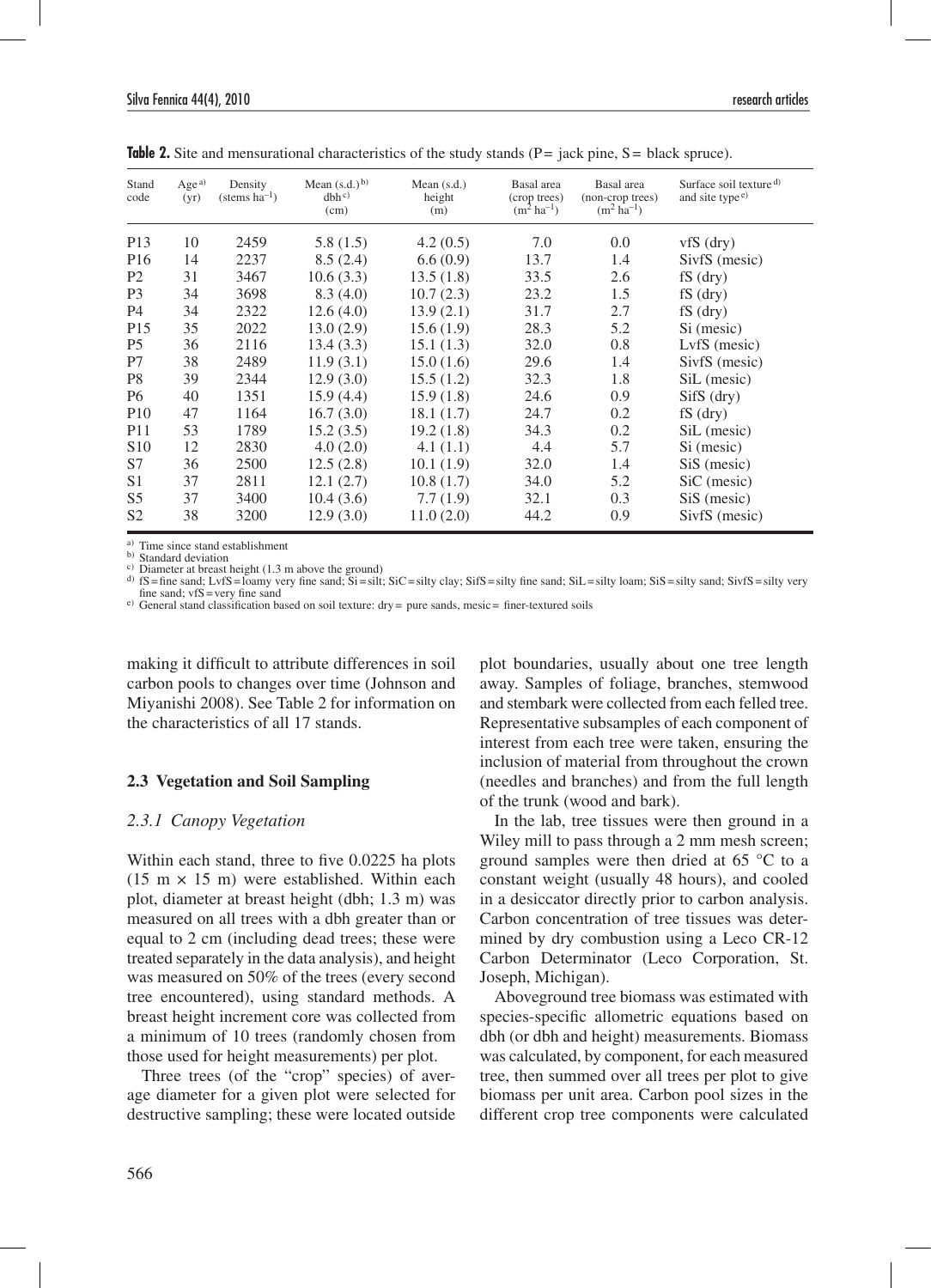using the carbon concentrations determined in the lab, and the biomass values for each component. The equations were developed for prior studies of jack pine and black spruce in northern Ontario (unpublished; Centre for Northern Forest Ecosystem Research, Ontario Ministry of Natural Resources), and were the most geographically proximate equations available for these species. Equations are as follows, where the mass (in kilograms) of each tree component is a function of diameter at breast height (dbh, in centimetres) or dbh and height (ht, in metres):

Black spruce:

| Foliage = $0.287 + 0.071 *$ dbh <sup>1.256</sup>  | (1) |
|---------------------------------------------------|-----|
| Branches (live) = $0.627 + 0.011 * dbh^{1.812}$   | (2) |
| Branches (dead) = $0.229 + 0.042 * dbh^{1.313}$   | (3) |
| Stemwood = $3.490 + 0.015 * dbh2.941$             | (4) |
| Stembark = $0.017 + 0.016 *$ dbh <sup>2.247</sup> | (5) |

Jack pine:

| Foliage = $0.017637 * dbh^{1.882059}$          | (6)  |
|------------------------------------------------|------|
| Branches (live) = $0.0010405 * dbh2.931628$    | (7)  |
| Branches (dead) = $0.000756 * dbh2 * ht$       | (8)  |
| Stemwood = 0.1359444 * dbh <sup>2.236943</sup> | (9)  |
| Stembark = 0.0050741 * dbh <sup>2.6819</sup>   | (10) |

Carbon in dead standing trees (snags) and noncrop trees was estimated from biomass values (also calculated using the above equations; snags were assumed to be composed of stemwood and bark only) at an estimated carbon concentration of 50%.

Stem incremental growth (for ANPP estimations) was estimated using annual growth rings measured on the increment cores using a TRIM (Tree Ring Increment Measurement) system apparatus developed by the Ontario Ministry of Natural Resources. Stem increment measurements were then applied to ANPP estimations described below.

### *2.3.2 Understory Vegetation*

To measure the aboveground biomass of each layer of understory vegetation, destructive sampling was carried out within one  $1 \text{ m} \times 1 \text{ m}$  quadrat per study plot (i.e. 3 to 5 per plantation). The size of area sampled depended on the vegetation layer:  $1 \text{ m} \times 1 \text{ m}$  for shrub biomass,  $0.5 \text{ m} \times 0.5 \text{ m}$ for herbaceous biomass (prostrate shrubs, e.g. Epigaea repens, were included in this category), and  $0.25 \text{ m} \times 0.25 \text{ m}$  for moss/lichen biomass. All aboveground biomass within each sampling category was clipped and oven dried at 65 °C to a constant weight before weighing.

Carbon content of the understory vegetation was determined by sampling the dominant species from each of the shrub, herbaceous, and moss/ lichen layers from each of the inventory quadrats. Carbon pool sizes are therefore based on the collective biomass of all species of vegetation within a given layer, but on the carbon concentrations for only one (the dominant) species in each layer. Samples of understory vegetation were processed and analysed for total C, as described above for tree tissues.

### *2.3.3 Forest Floor and Mineral Soil*

Within each of the 3 to 5 plots per stand, samples of forest floor material (L, F, and H horizons combined) and mineral soil were taken from small pits at three random sampling points. Forest floor depth (to the top of the mineral soil) was measured. Mineral soil was sampled from between 10 and 15 cm below the organic-mineral interface. This depth, which always fell within the B horizon, was chosen as the standard sampling depth for mineral soil. One large soil pit (1 m depth) per stand was excavated for sampling by horizon; this revealed that the A (Ae) horizon was relatively thin and discontinuous in most stands, reinforcing our decision to use a sample from the more consistent B horizon to represent the top 15 cm of mineral soil in these stands. For bulk density estimation, one sample each of forest floor and mineral soil per plot (i.e. 3 to 5 per stand) was obtained using a sampler of known volume. Samples were kept on ice and then frozen until they could be air dried and subsequently processed in the lab.

Forest floor and mineral soil samples were air dried, and the contents of each individual sample bag thoroughly mixed; a subsample from each bag was then passed through a 1 mm sieve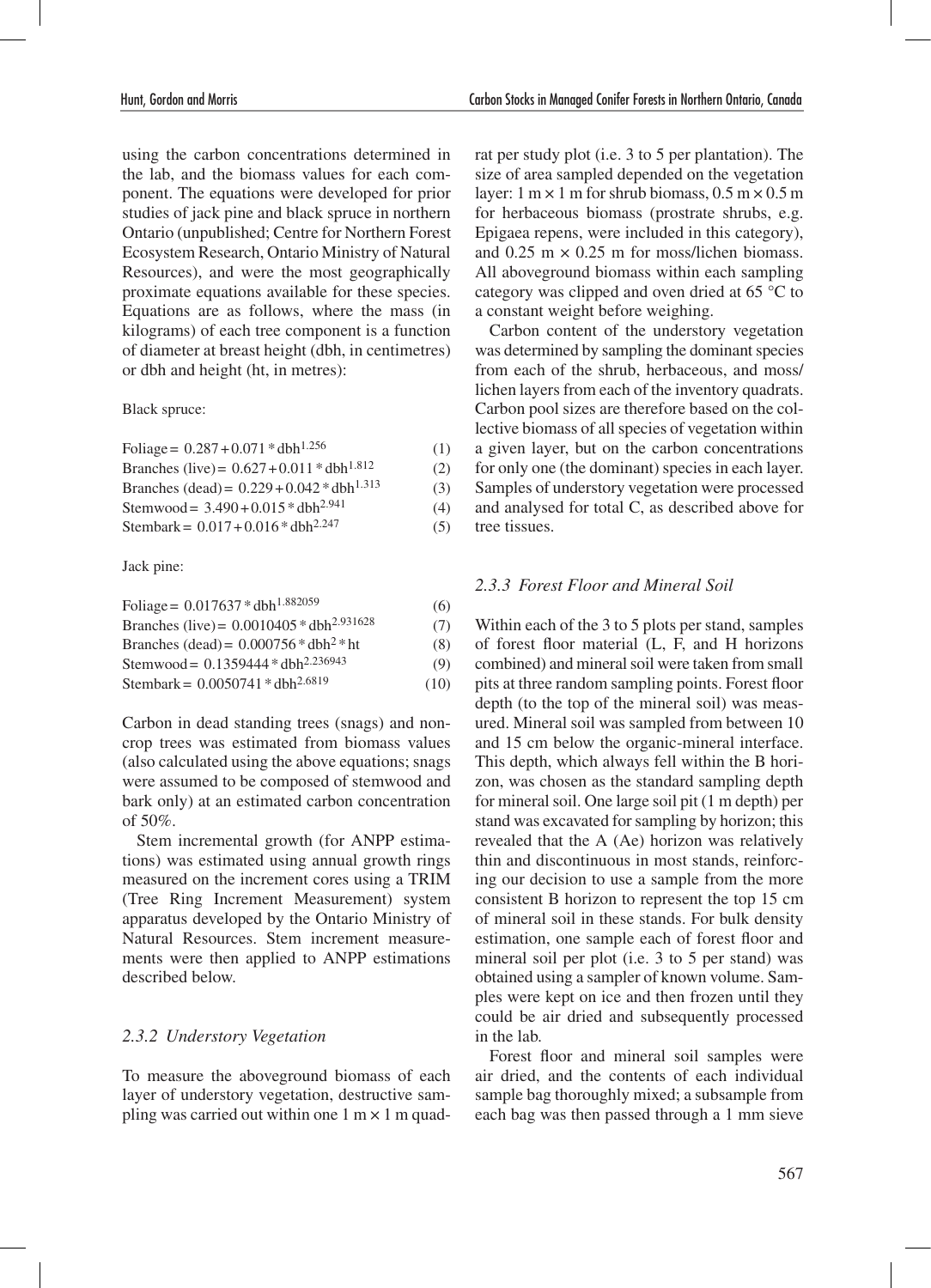(forest floor samples were ground before sieving). Total carbon was determined by dry combustion as above. To test for the presence of inorganic carbon, and assess the importance of its contribution to total carbon values, one subsample per plot was divided in two, with one portion being combusted at 500 °C prior to total carbon analysis. The amount of inorganic carbon detected was negligible in mineral soil and forest floor samples, and so total carbon is taken to represent organic carbon for the purpose of this study. To express results on an oven-dry basis, a moisture content correction factor for each sample was determined by weighing a separate subsample before and after oven drying to a constant weight (at 65 °C for forest floor samples, and 105 °C for mineral soil samples; all subsamples were cooled in a desiccator before weighing). Bulk density samples were oven dried at 105 °C, cooled in a desiccator and then weighed.

### *2.3.4 Coarse Woody Debris (Downed Woody Debris and Snags)*

Within each plot, every piece of downed woody debris (DWD) with a minimum diameter of 5 cm at the base (wider end) was included for measurement. Two diameter measurements (one at each end) and a length measurement were made on each piece. Volumes were estimated using the length and average of the two diameter measurements. Pieces of DWD completely covered by feathermoss were not counted or measured; these were considered to be part of the forest floor, and were assumed to be accounted for in the random measurements of forest floor depth and biomass described above. Each piece of DWD encountered was assigned to a decay class based on the observed extent of decomposition; these ratings varied on a scale from 1 to 5, with 1 being sound wood and 5 being highly friable wood with little structural integrity remaining. Within each plot, one piece of DWD representing each decay class present was sampled (by handsaw) and kept cool until it could be returned to the lab. These samples were used to determine the average density of wood in each decay class. First, fresh volume estimates were made of each DWD sample by calculations based on measured dimensions for

regularly shaped samples (disks), and by water displacement for irregularly shaped samples (samples were wrapped in a thin layer of stretched Parafilm™, which was delicately applied so that it adhered tightly to the contours of sample and sealed it against water absorption, but did not alter sample dimensions through compression). Parafilm™ was then removed and samples were oven dried at 65 °C to a constant weight (generally for several days), cooled in a desiccator, and weighed. Subsamples of DWD pieces were processed and analyzed for carbon concentration as described above for vegetation samples.

### *2.3.5 Aboveground Net Primary Productivity (ANPP)*

Aboveground net primary productivity (ANPP) was estimated in a subset of 5 jack pine stands (P13, P16, P3, P5, and P10) and 2 black spruce stands (S10 and S7). Stands were selected to enable comparisons between species and site types (adjacent spruce and pine stands were chosen where possible).

ANPP was estimated using a combination of litterfall and stem increment measurements, as well as annual understory vegetation production. Aboveground tree litterfall was collected over a three-year period (1998–2000). Square wooden littertraps measuring  $0.5 \text{ m} \times 0.5 \text{ m}$  in surface area were used; these had nylon mesh bottoms and were raised approximately 10 cm above the ground on wooden legs. Within each of the selected stands, traps were randomly placed within each of 3 plots, resulting in a total of 9 traps per stand (jack pine) or 6 traps per stand (black spruce).

Litter was collected monthly during the field seasons of 1998 and 1999, and every 6 weeks during the 2000 field season, from late May until early October. Overwinter litterfall was collected in the first spring collection of each year; the final collection date was late May, 2001, for a total of 3 full years of collected litterfall. Litter was air dried and stored in paper bags until sorted. Litter from each trap at each collection time was sorted into components: foliage of the planted species; foliage of any other species; structural tissue (bark, twigs); reproductive tissue (cones;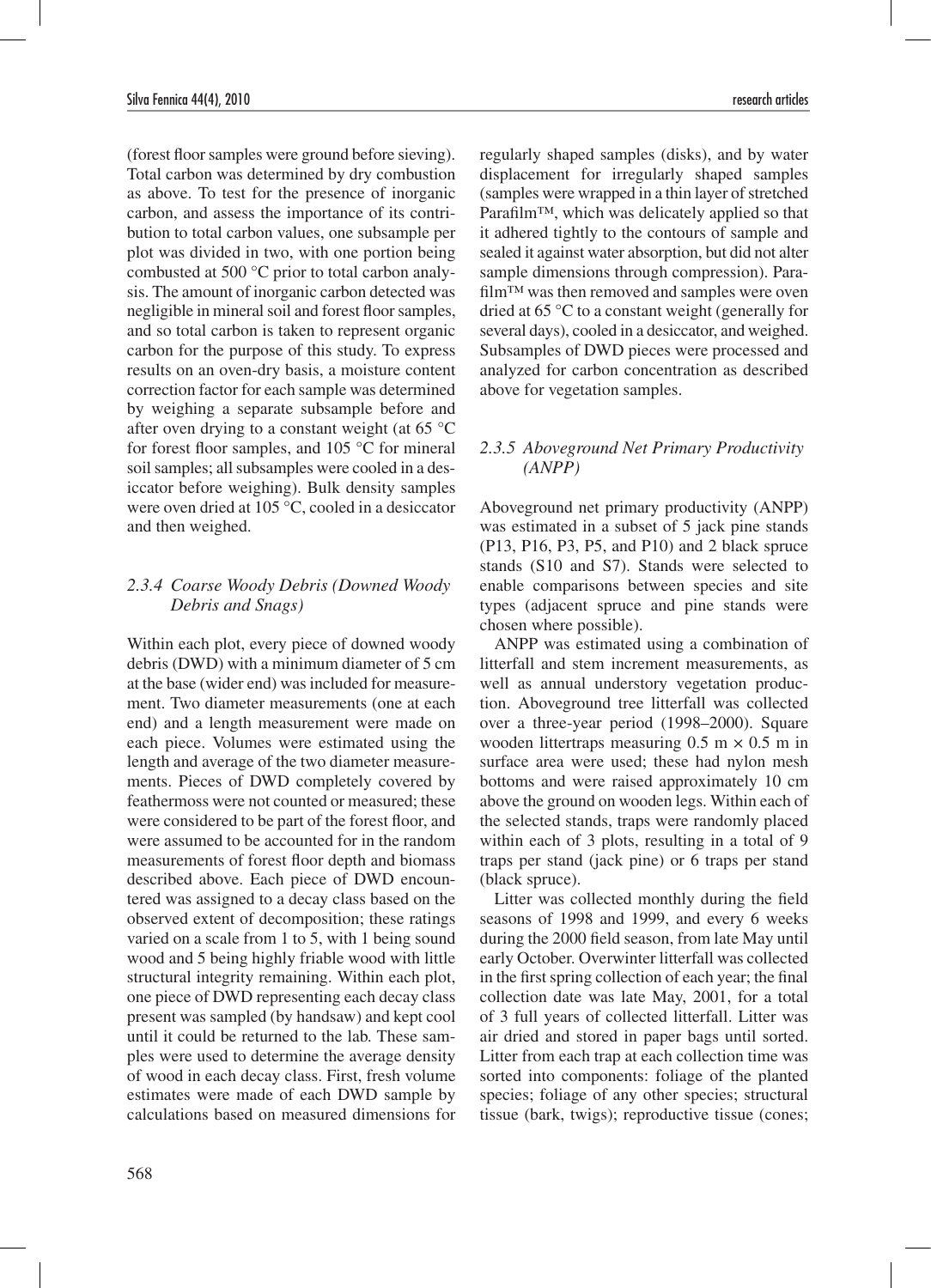seeds); and miscellaneous (anything too small to be otherwise categorized). Litter was then ovendried at 65 °C to a constant weight, cooled in a desiccator, and weighed.

For ANPP estimates, only foliar litterfall was used (this is discussed further below). Crop-tree foliar litterfall samples from each trap in each of three collection times (overwinter, midsummer, fall) from one collection year (1999) were analysed for carbon content as described above for vegetation samples. For non-crop foliar litterfall, one sample per plot at one collection time (overwinter, as this was usually the only collection with sufficient biomass of this component for analysis) was analysed. The size of the annual carbon flux in litterfall was calculated by applying the carbon concentration values to the foliar litterfall mass from all three collection years.

The 5-year stem increment ending in 1998 (when the increment cores were taken) was used to estimate the dbh of each cored tree 5 years prior to sampling (e.g. Doyon and Bouchard 1998). This value was then applied to a species-specific biometric equation (developed for jack pine and black spruce in northern Ontario; Centre for Northern Forest Ecosystem Research, Ontario Ministry of Natural Resources) to derive an estimate of the stem (including bark) biomass 5 years prior to sampling, which was subtracted from the similarly derived current stem biomass, giving a 5-year increment in stem biomass. The 5-year increment was then divided by 5 to obtain an average annual increment in stem biomass growth representative of the last several years of growth (e.g. Doyon and Bouchard 1998, Jenkins et al. 2001).

Annual stem biomass increment values for the 10 cored trees in each plot (in the subset of stands used in the litterfall study) were added together, then corrected to account for the density of trees in each plot; the resulting value was used as an estimate of the total annual production of stem biomass in each plot. The total annual foliar litterfall weights for each plot were added to the total stem production estimates to obtain estimates of tree ANPP in each plot. This method of tree ANPP estimation incorporates those components that constitute the largest proportion of ANPP (i.e. stem increment and foliar production) (e.g. Comeau and Kimmins 1989) and is commonly

used as a simple, direct measurement of forest productivity (e.g. Whittaker et al. 1974, Smith et al. 2002). It does not, however, include belowground NPP, and disregards other components which contribute to total ANPP, namely annual branch/twig increment, tree mortality, and biomass lost to herbivory. Under non-infestation conditions, herbivory is generally responsible for a relatively small amount of biomass loss in forests, on the order of 1.5% to 2.5% of total NPP (Kimmins 1997). Gower et al. (1999) recommend excluding tree mortality from NPP estimations when using the approach taken in this study (i.e. using increment cores to back-calculate annual woody biomass increment).

Estimating foliar NPP using litterfall as a surrogate for new foliage production may also underestimate actual new foliage production, since an assumption of steady state is required which may not be met in young, aggrading stands (Gower et al. 2001). However, this method is preferred over the use of non-site-specific allometric equations to estimate annual foliar biomass increment, since foliar biomass for a given parameter such as tree dbh can vary widely (Crow and Schlaegel 1988, Gower et al. 1999). All of the stands in the current study had reached or were nearing crown closure, with the exception of the 12-year-old spruce stand, so we felt that the assumption of steady-state foliar biomass was largely appropriate. However, it must be noted that the ANPP estimates for the young stands, especially the young black spruce stand, may be underestimated.

A conservative estimate of the understory vegetation ANPP was made by summing the carbon stocks of the herb layer and of the shrub foliage component, both of which are produced on an annual basis. Estimates do not include moss and lichen NPP, which was not directly measured. Annual increment of shrub stems was also not included. Estimates of non-crop tree ANPP were also conservative, as stem increment was not measured for these species.

### **2.4 Analysis of Error Components**

There are 3 key sources of variability embedded in the estimate of stand-level carbon stocks. These include the field measurements (i.e., within- and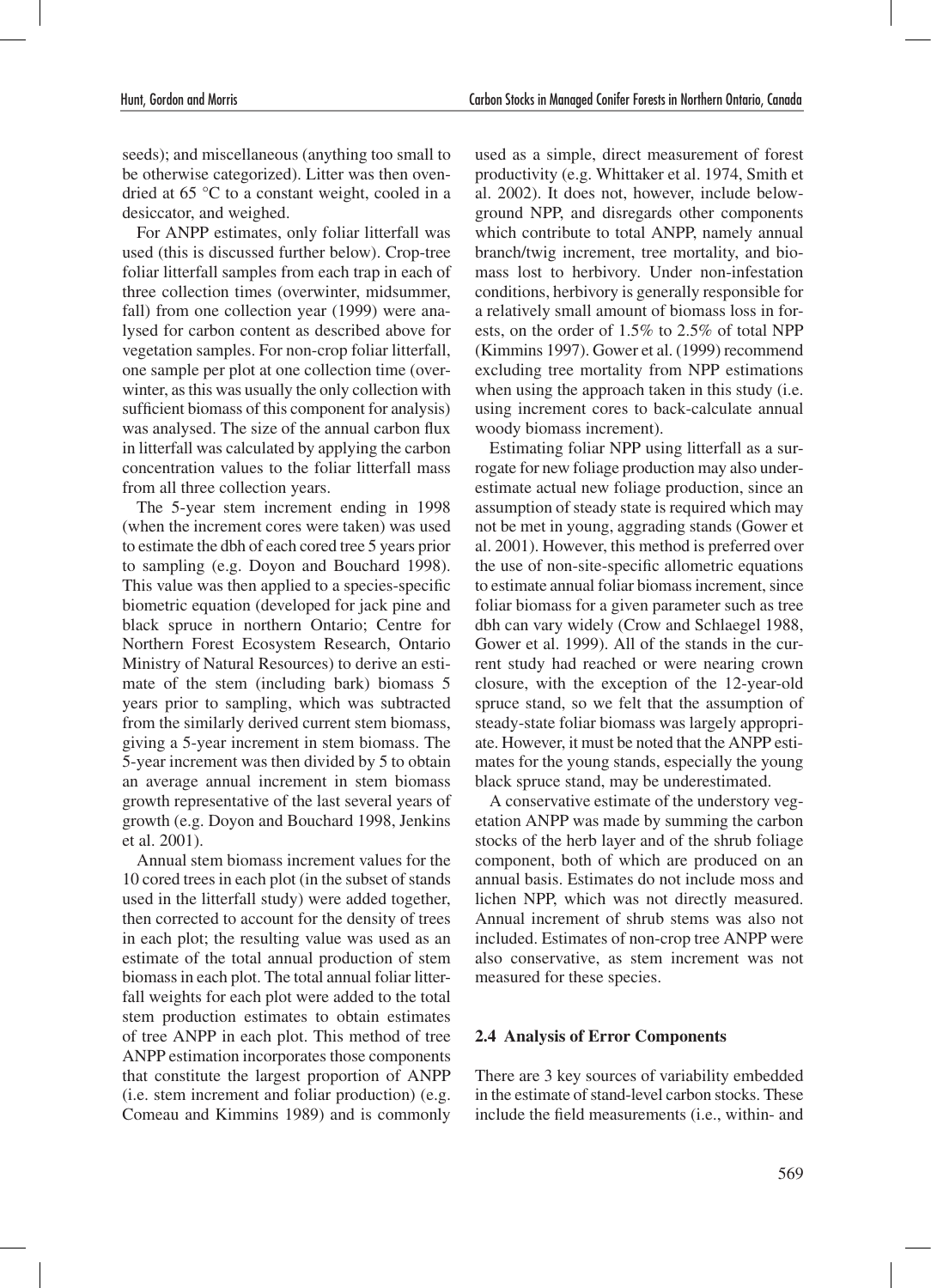between-site variability), lab analysis (i.e., % C of each tissue component subsample), and the allometric equations (i.e., confidence intervals for each model parameter). To examine these error components and their effects on carbon estimates, we used data from the 4 mid-aged black spruce stands (S1, S2, S5, S7). Each component was isolated by using its measured range (i.e., 95% confidence intervals) while applying the overall mean values for the other two components.

#### **2.5 Literature Review: Comparisons with Other Boreal Conifer Forests**

We searched the literature for carbon stock data from North American boreal upland conifer forests, managed and unmanaged, in the age range of our study stands. We included aboveground tree biomass, CWD, and forest floor stocks, as these were most widely reported, and are comparable to our study. We did not include mineral soil C stocks as these were less frequently reported in studies of forest carbon; when soil carbon was reported, sampling depths tended to vary among studies, making comparisons tenuous. Where only tree biomass values were reported in the literature, these were converted to C using a factor of 0.5 (Pregitzer and Euskirchen 2004); where only forest floor mass was reported, a factor of 0.4 was used to convert to C (this is a rough average of the carbon concentrations in the forest floors of our study stands; this value is similar to the conversion factor used by Wang [2003]). For expediency, we use the term "natural" to refer to fire-origin, naturally regenerated stands, and "plantation" to refer to our study stands, even though some originated from thinning (to desired spacing) of natural regeneration on post-fire, salvage-logged sites.

# **3 Results**

### **3.1 Carbon Stocks**

Total carbon stocks (including surface mineral soil) ranged from 47 Mg C ha<sup>-1</sup> in the youngest black spruce stand to  $151 \text{ Mg C} \text{ ha}^{-1}$  in the oldest jack pine stand (both on mesic sites) (Table 3).

Among young stands, the 14-year-old jack pine stand on the mesic site contained substan-

**Table 3.** Carbon stocks (Mg C ha<sup>-1</sup>) in ecosystem components of managed jack pine and black spruce stands (see Tables 1 and 2 for site information and management history of each stand).

| Stand code      | Crop<br>trees | Non-crop<br>trees | Understory<br>vegetation | Snags | <b>DWD</b> | Forest floor | Mineral soil<br>(top 15 cm) | Total |
|-----------------|---------------|-------------------|--------------------------|-------|------------|--------------|-----------------------------|-------|
| P <sub>13</sub> | 11.0          | 0.00              | 0.77                     | 0.01  | 5.01       | 24.8         | 17.5                        | 59.1  |
| P <sub>16</sub> | 24.3          | 2.78              | 0.36                     | 0.13  | 1.93       | 25.2         | 24.3                        | 79.0  |
| P <sub>2</sub>  | 65.6          | 5.03              | 0.41                     | 6.88  | 0.35       | 25.8         | 12.0                        | 116.1 |
| P <sub>3</sub>  | 38.7          | 2.80              | 0.91                     | 1.54  | 0.20       | 30.5         | 8.82                        | 83.5  |
| <b>P4</b>       | 65.2          | 5.16              | 0.62                     | 5.18  | 0.33       | 35.8         | 14.6                        | 126.9 |
| P <sub>15</sub> | 57.3          | 10.7              | 0.79                     | 2.48  | 0.91       | 20.0         | 12.7                        | 104.9 |
| <b>P5</b>       | 69.2          | 1.85              | 0.64                     | 6.48  | 1.15       | 38.1         | 21.7                        | 139.1 |
| P7              | 58.8          | 3.42              | 0.63                     | 9.30  | 2.31       | 36.1         | 18.9                        | 129.5 |
| P <sub>8</sub>  | 65.1          | 0.33              | 0.53                     | 9.85  | 2.86       | 39.8         | 14.5                        | 133.0 |
| <b>P6</b>       | 52.4          | 1.92              | 1.29                     | 1.02  | 0.17       | 18.1         | 9.9                         | 84.8  |
| P <sub>10</sub> | 58.2          | 0.53              | 1.10                     | 2.71  | 1.01       | 23.9         | 10.0                        | 97.5  |
| P <sub>11</sub> | 73.7          | 0.35              | 0.45                     | 11.2  | 5.92       | 45.8         | 13.2                        | 150.6 |
| S <sub>10</sub> | 10.5          | 7.05              | 0.73                     | 0.68  | 1.20       | 13.0         | 14.1                        | 47.3  |
| S7              | 51.8          | 2.85              | 0.37                     | 1.82  | 0.83       | 16.1         | 20.7                        | 94.5  |
| S <sub>1</sub>  | 53.7          | 9.99              | 0.18                     | 1.78  | 0.14       | 36.5         | 28.5                        | 130.8 |
| S <sub>5</sub>  | 50.8          | 0.66              | 0.47                     | 0.72  | 0.06       | 22.4         | 24.3                        | 99.4  |
| S <sub>2</sub>  | 72.2          | 2.04              | 0.17                     | 1.37  | n/a        | 33.2         | 22.8                        | 131.8 |

n/a: Data not available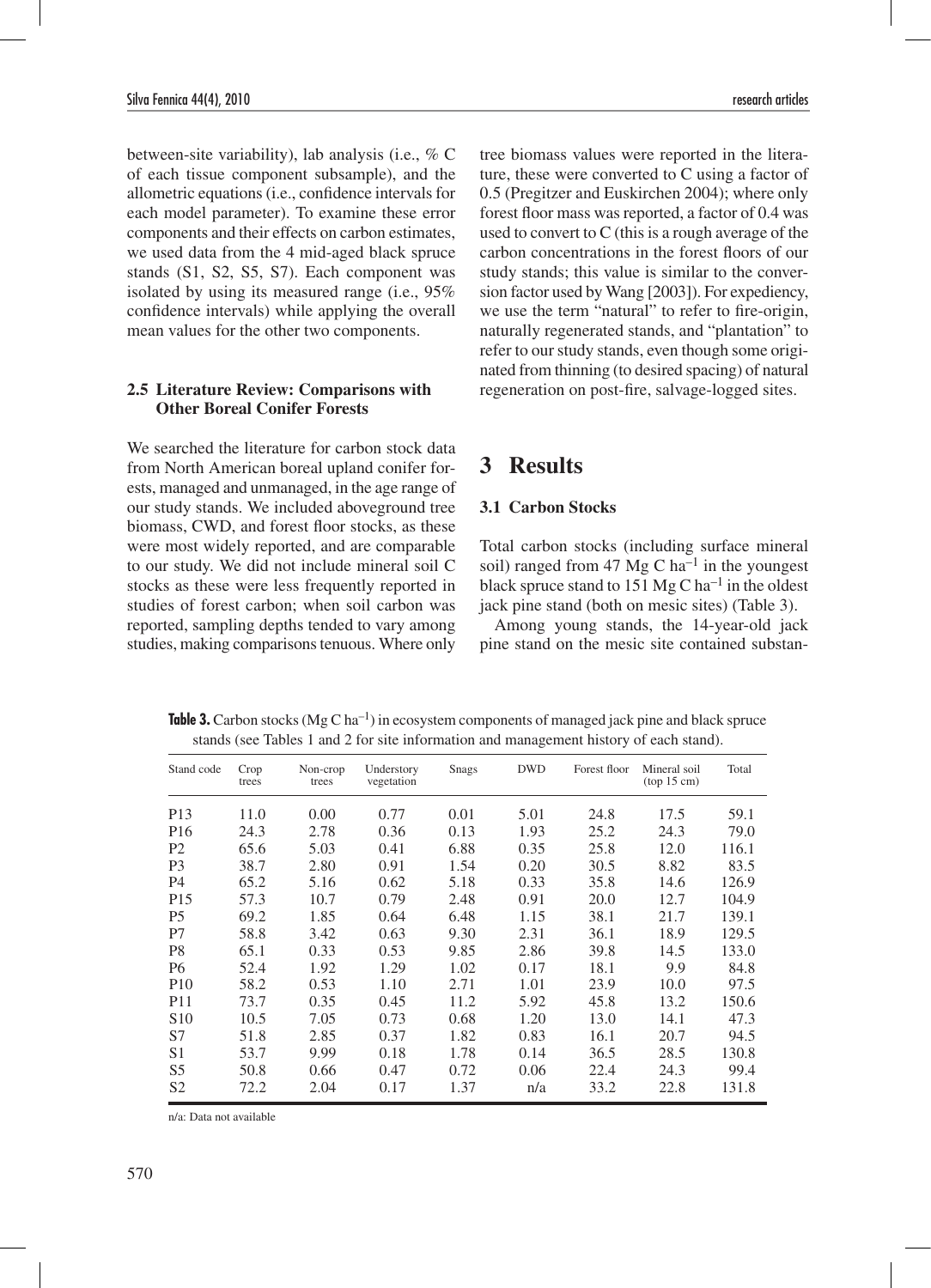tially more carbon overall compared to either the 12-year-old black spruce stand growing adjacent to it, or the 10-year-old jack pine stand on the dry site (Table 3). Differences among the youngest stands were mainly due to differences in tree biomass, though the smaller carbon pools in forest floor and mineral soil in the young black spruce stand (somewhat compensated for by a larger carbon pool in non-crop trees) represent important differences between the pine and spruce on mesic sites in this age group. In the oldest (47–53 years old) stands, more carbon had accumulated in the mesic jack pine stand compared to the dry stand, due to greater amounts in crop trees, snags, downed woody debris, and the forest floor.

In mid-aged stands (31–40 years old), C stocks in aboveground tree biomass ranged from 39–72  $Mg C$  ha<sup>-1</sup>, but did not differ appreciably between species or site types (Table 3). One stand (P3) had appreciably lower crop tree C compared to the others (39 Mg C ha<sup>-1</sup>); this stand also experienced a greater level of organic matter removal during its management history (blading and early thinning). Woody debris was most abundant in jack pine stands on mesic sites, and scarcest in black spruce stands. C stocks in understory vegetation were lowest in black spruce stands and highest in jack pine stands on dry sites. Forest floor C stocks in this age group ranged from  $16-40$  Mg C ha<sup>-1</sup> and tended to be highest in jack pine stands on mesic sites, while mineral soil C was lowest in jack pine stands on dry sites. Differences in both bulk density and carbon concentration influenced the differences seen in mineral soil carbon stocks (Table 4). Mineral soil (top 15 cm) in the mesic black spruce stands had lower bulk density and hence lower mass, but high enough carbon concentrations to compensate for this, resulting in significantly higher carbon stocks compared to jack pine stands. Dry jack pine stands had the highest mineral soil bulk density, but the lowest carbon concentrations, and the lowest soil carbon stocks overall. These results illustrate the overriding importance of carbon concentration as the driver of soil carbon stock size.

In mid-aged and older jack pine plantations on mesic sites, carbon in crop tree biomass (aboveground) constituted slightly over 50% of the total amount of carbon in all measured ecosystem components (Table 3). In jack pine stands on dry sites,

**Table 4.** Characteristics of the forest floor (O horizon: L, F, H horizons combined) and mineral soil (top 15 cm) in managed jack pine and black spruce stands (see Tables 1 and 2 for site information and management history of each stand).

| Stand           | Depth | Forest floor                     |                | Mineral soil $b$                 |                     |
|-----------------|-------|----------------------------------|----------------|----------------------------------|---------------------|
| code            | (cm)  | Bulk                             | C              | <b>Bulk</b>                      | C                   |
|                 |       | density<br>$(g \text{ cm}^{-3})$ | $(\%)^{\{a\}}$ | density<br>$(g \text{ cm}^{-3})$ | $(\%)^{\mathsf{a}}$ |
| P <sub>13</sub> | 4.2   | 0.24                             | 25.6           | 1.20                             | 0.98                |
| P <sub>16</sub> | 5.9   | 0.10                             | 35.2           | 1.03                             | 1.72                |
| P <sub>2</sub>  | 5.7   | 0.12                             | 35.5           | 1.27                             | 0.72                |
| P <sub>3</sub>  | 5.2   | 0.13                             | 45.9           | 1.24                             | 0.53                |
| P4              | 6.5   | 0.13                             | 39.5           | 1.17                             | 0.86                |
| P <sub>15</sub> | 3.4   | n/a                              | 37.6           | 1.12                             | 0.75                |
| P <sub>5</sub>  | 6.0   | 0.17                             | 38.2           | 1.19                             | 1.23                |
| P7              | 6.2   | 0.11                             | 46.9           | 1.07                             | 1.19                |
| P <sub>8</sub>  | 6.1   | 0.16                             | 42.1           | 0.92                             | 1.05                |
| <b>P6</b>       | 3.5   | n/a                              | 36.0           | 1.10                             | 0.60                |
| <b>P10</b>      | 4.3   | 0.12                             | 46.6           | 1.27                             | 0.53                |
| P <sub>11</sub> | 7.7   | 0.13                             | 45.6           | 1.20                             | 0.74                |
| S <sub>10</sub> | 3.8   | 0.11                             | 32.8           | 1.06                             | 0.91                |
| S7              | 4.4   | 0.11                             | 35.1           | 1.02                             | 1.33                |
| S <sub>1</sub>  | 6.8   | 0.13                             | 44.7           | 0.99                             | 2.13                |
| S5              | 4.7   | 0.14                             | 34.1           | 1.03                             | 1.58                |
| S <sub>2</sub>  | 6.7   | 0.10                             | 48.8           | 0.89                             | 1.70                |

a) Organic carbon concentration based on oven-dry weight b) Top 15 cm

n/a:Data not available

the proportion in trees was higher, at 55 to 60%. Black spruce stands on mesic sites contained similar but slightly lower proportions of ecosystem carbon in crop tree biomass compared to jack pine on mesic sites. In mid-aged and older stands on all site types, the largest pool of carbon was found in crop tree stem biomass (not shown).

Understory vegetation, downed woody debris (DWD), snags, and non-crop trees represented only small contributions to overall carbon accumulation in these stands. Even when taken together, these components generally accounted for less than 5% of total measured ecosystem carbon.

#### **3.2 Aboveground Net Primary Productivity (ANPP)**

In this paper, ANPP is reported as mass of carbon, rather than biomass, and both crop tree ANPP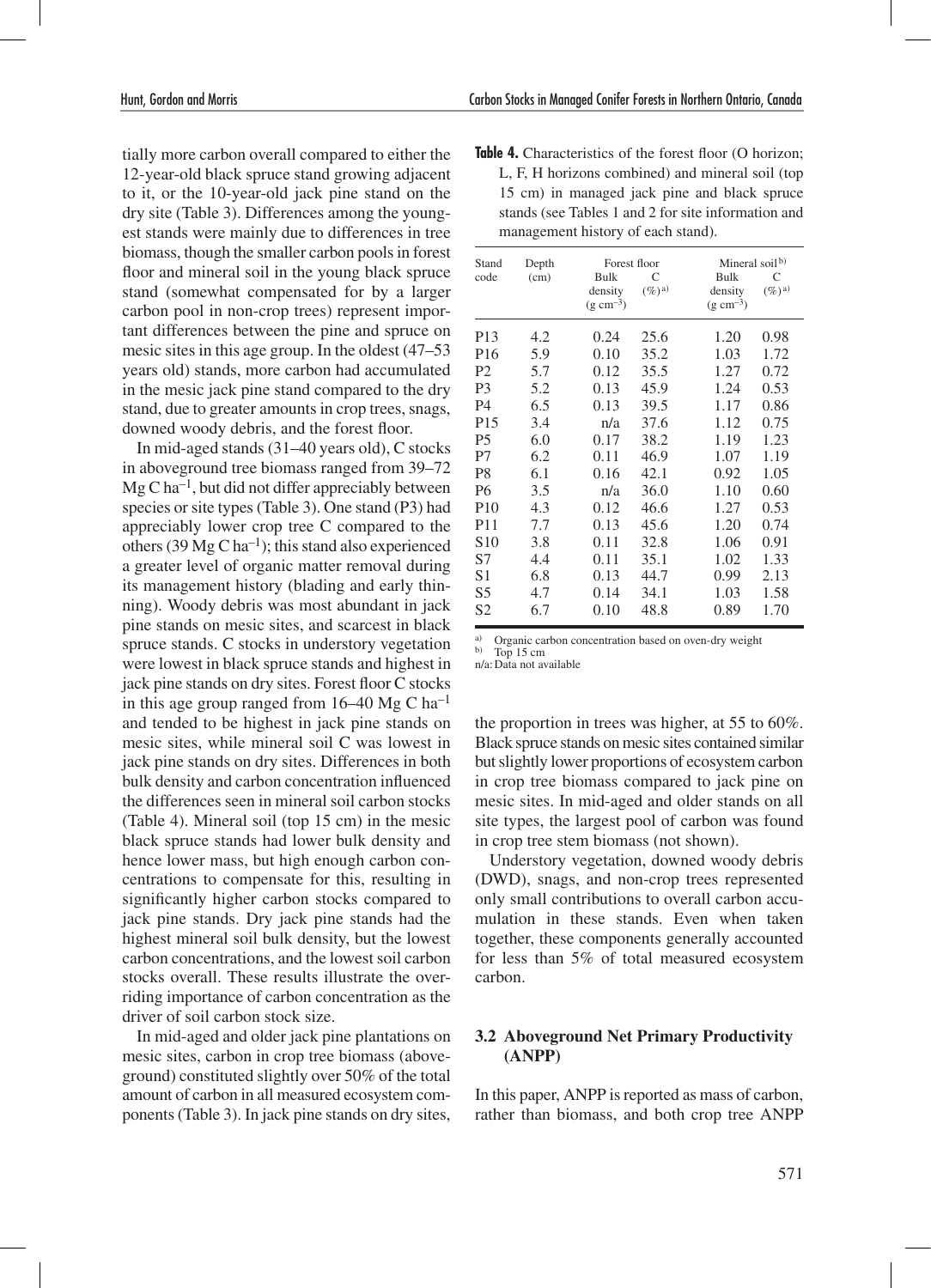

**Fig. 1.** Components of aboveground net primary productivity (ANPP; expressed as C) in managed jack pine and black spruce forests in northern Ontario, Canada. "Pj" = jack pine; "Sb" = black spruce; "d" = dry site; "m" = mesic site.



Fig. 2. The partitioned sources of error (laboratory analyses, field measurements, allometric equations) associated with estimating stand-level carbon stocks in 4 different black spruce plantations (36–38 years old; all on upland, mesic sites). "Boxes" cover  $\pm 1$  standard deviations; "whiskers" represent the range of values.

(stem biomass increment plus crop tree foliar litterfall) and total ANPP (the former plus understory vegetation increment and foliar litterfall from non-crop trees) will be considered. Rates of ANPP ranged from 0.8 to 3.5 Mg C ha<sup>-1</sup> y<sup>-1</sup>, and were found to vary by stand species, age, and site type (Fig. 1). Young jack pine stands had higher ANPP than young black spruce, with the ANPP of the mesic jack pine stand significantly greater than that of the mesic black spruce stand. Among mid-aged stands, the dry jack pine stand had the lowest ANPP (Fig. 1). At most, the understory vegetation contributed about 20% of ecosystem ANPP, and most often 10% or less. The lower rates of ANPP in the dry stands are reflected in the lower rates of both litterfall and stemwood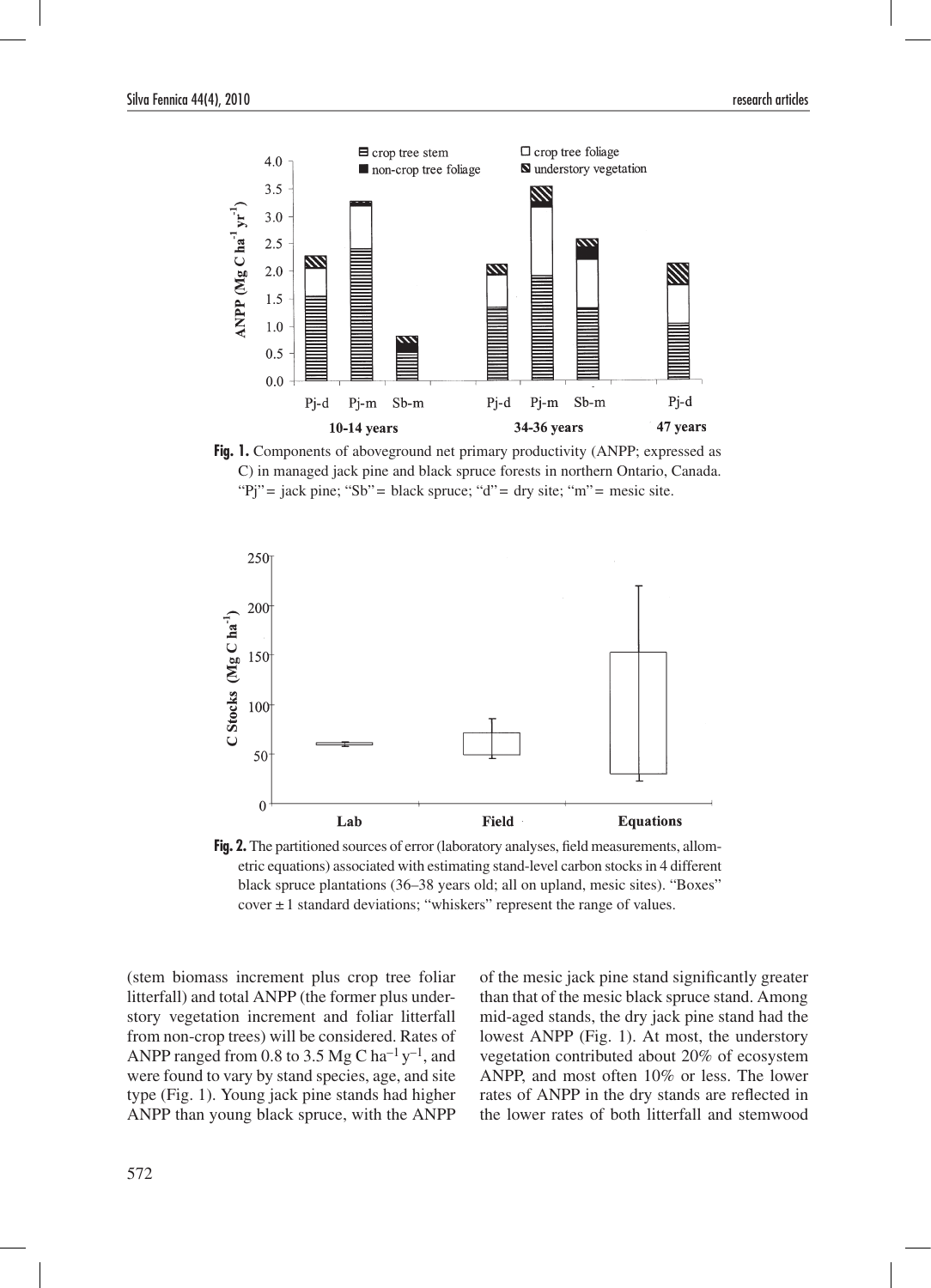production compared to the stands on mesic sites (Fig. 1).

In terms of species differences, the results suggest that the tree ANPP of black spruce will peak at a later stand age than that of jack pine. The 12 year old black spruce plantation had accumulated much less crop tree biomass than either of the pine plantations by this time, and crowns had not yet started to close. In terms of overall ANPP, the low ANPP observed in the crop trees in the young black spruce stand was compensated for by a productive non-crop tree/tall shrub component that was negligible in the other stands (ANPP of this component was not measured, but see Table 3 for the carbon stocks in non-crop trees). Foliar litterfall from the crop trees in the young spruce stand was exceeded by foliar litterfall from other species over the course of the study (Fig. 1).

### **3.3 Error Analysis**

The box  $(\pm 1)$  standard deviation) and whisker (max. and min.) diagram (Fig. 2) clearly indicates the primary source of error in estimating stand level carbon stocks is related to the inherent error associated with the model parameters within the allometric equations. In this example, five different equations (for different tree components; see Eqs. 1–5 for black spruce), each with 3 parameters, were applied to the field inventory data. When the 95% confidence interval for each parameter was inserted into the model and applied to the field data, it generated a mean of 90 Mg C ha<sup>-1</sup>, compared to 60 Mg C ha<sup>-1</sup> for the other two error components and a range from 23 to 219 Mg C ha–1. The laboratory analysis error component, on the other hand, had little influence on the overall estimate suggesting that the application of the 50% C assumption used in many other studies would still provide reasonable estimates. In the presented example for the mid-aged, mesic black spruce plantations, the mean % C for all sampled components and subsamples was 49.8% with a coefficient of variation of 2.83%.

### **3.4 Comparisons with Other Boreal Conifer Forests**

We found only a dozen studies reporting on carbon (or biomass) stocks in North American boreal forests in the age range of our stands. Results of the literature review are shown in Table 5.

# **4 Discussion**

### **4.1 Carbon Stocks in Trees, CWD, and Forest Floor**

At a given age, pine stands on mesic sites had accumulated more carbon than either pine on dry sites or spruce on mesic sites. Although aboveground tree biomass C in mid-aged stands did not differ dramatically by species or site type (an unexpected result, given the range of substrate types, i.e. from silty clay to pure fine sand), it did tend to be higher in pine stands on mesic sites. Greater amounts of CWD (snags and downed woody debris) put these same stands ahead in total carbon stocks.

Our exploratory analysis of the error associated with tree biomass C stock estimates revealed that the allometric equations contributed the most uncertainty to estimates, as others have found (e.g. Chave et al. 2004). The uncertainty is related to the residuals from the model parameters themselves; we did not investigate the error associated with the choice of allometric equation. The equations used in this study were specific to our tree species and geographic region, and were developed from a relatively large dataset (for black spruce, 80 trees spanning the range of tree diameters found in our study sites). Although they were not developed explicitly for silviculturally managed forests, we judged these equations to be the most suitable given the lack of better alternatives; however, there is sure to be error associated with this choice. We may have been able to reduce the amount of uncertainty in our estimates had we chosen to use just one equation (for total tree biomass) for each tree; however, as we were interested in analyzing the carbon content of each tree component separately (foliage, stemwood, etc.), we chose to use multiple equations per tree,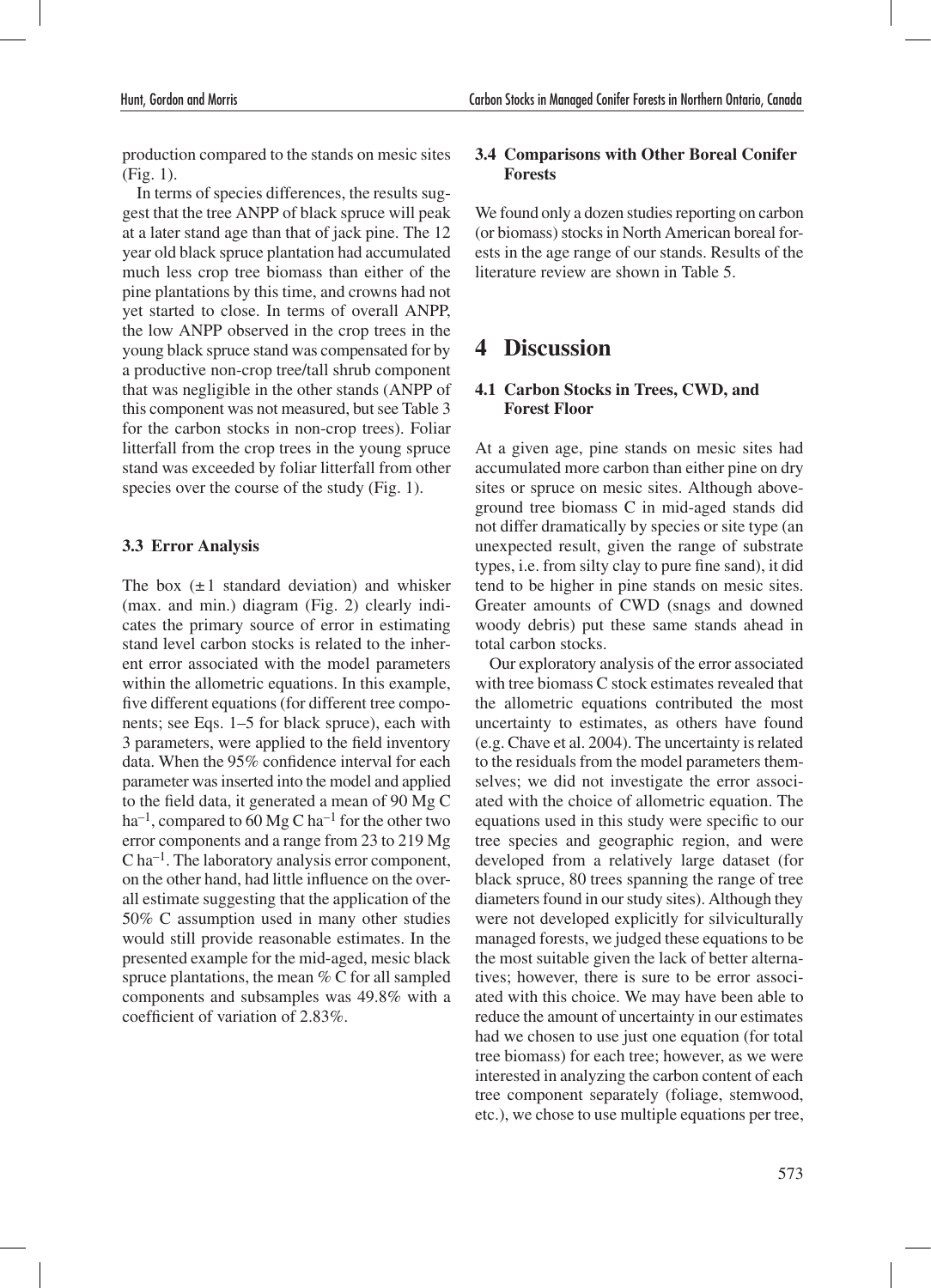|                                                                                                              |                                                                              |                                | Table 5. C stocks in managed and unmanaged North American boreal conifer forests grouped by age range. All stands chosen for inclusion here were on upland                                                                                                         |                        |                               |                                               |                    |
|--------------------------------------------------------------------------------------------------------------|------------------------------------------------------------------------------|--------------------------------|--------------------------------------------------------------------------------------------------------------------------------------------------------------------------------------------------------------------------------------------------------------------|------------------------|-------------------------------|-----------------------------------------------|--------------------|
| sites, on soils ranging from sands<br>only. Trees = aboveground parts<br>combined); $Pj =$ jack pine; $Sb =$ | black spruce                                                                 |                                | to clays. Values were rounded to the nearest Mg C ha <sup>-1</sup> to facilitate interpretation. Totals represent the included components<br>only (total of crop and non-crop trees); woody debris= snags and downed logs; forest floor= O horizon (L, F, H layers |                        |                               |                                               |                    |
| Source                                                                                                       | Stand species<br>(dominant)                                                  | Stand age<br>(years)           | Stand origins and site information                                                                                                                                                                                                                                 | Trees                  |                               | C stocks (Mg C ha <sup>-1</sup> )             | Total              |
|                                                                                                              |                                                                              |                                |                                                                                                                                                                                                                                                                    |                        | Woody debris                  | Forest floor                                  |                    |
|                                                                                                              |                                                                              | $10 - 20$                      |                                                                                                                                                                                                                                                                    |                        |                               |                                               |                    |
| This study                                                                                                   | P. banksiana                                                                 | $10 - 14$                      | clearcut, planted; sand to silty sand                                                                                                                                                                                                                              | $11 - 27$              |                               | 25                                            | $41 - 54$          |
| Howard et al. (2004)                                                                                         | P. banksiana                                                                 | $\overline{10}$                | clearcut, nat. regen.; sand                                                                                                                                                                                                                                        | $\tilde{\epsilon}$     |                               |                                               | 18                 |
| Rothstein et al. (2004)                                                                                      |                                                                              | $12 - 14$                      | fire, nat. regen.; sand                                                                                                                                                                                                                                            | $3 - 10$<br>$8 - 27$   | $2 - 5$<br>$7 - 9$<br>$2 - 5$ | $\begin{array}{c}\n\Box \\ \Box\n\end{array}$ | $14-19$<br>$17-38$ |
| Nalder and Wein (1999)                                                                                       |                                                                              | $16 - 19$                      | fire, nat. regen.; sand to loamy sand                                                                                                                                                                                                                              |                        |                               |                                               |                    |
| MacLean and Wein (1976)<br>Hegyi (1972)                                                                      | P. banksiana<br>P. banksiana<br>P. banksiana<br>P. banksiana                 | $13 - 16$<br>$20\,$            | fire, nat. regen.; site class 1-2<br>fire, nat. regen.; sandy loam                                                                                                                                                                                                 | $\frac{1}{3-8}$        |                               |                                               |                    |
| This study                                                                                                   | P. mariana                                                                   |                                | clearcut, planted; silt                                                                                                                                                                                                                                            | $\overline{18}$        | $\overline{\mathcal{L}}$      | 13                                            | 32                 |
| Wang et al. (2003)                                                                                           | P. mariana                                                                   | $12 \overline{2}$              | fire, nat. regen.; clay                                                                                                                                                                                                                                            | $2 - 3$                | $48 - 89$                     |                                               | $62 - 94$          |
| Fleming and Freedman (1998)                                                                                  |                                                                              | $13 - 21$                      | clearcut, planted; loam                                                                                                                                                                                                                                            |                        | $0 - 3$                       | $7-11$<br>21-31<br>6-69                       | $40 - 51$          |
| Wang et al. (2003)                                                                                           | P. mariana<br>P. mariana                                                     | $20\,$                         | fire, nat. regen.; clay                                                                                                                                                                                                                                            | $9 - 29$<br>2-5        | $8 - 30$                      |                                               | $41 - 79$          |
|                                                                                                              |                                                                              | $25 - 40$                      |                                                                                                                                                                                                                                                                    |                        |                               |                                               |                    |
| This study                                                                                                   | P. banksiana                                                                 | $31 - 40$                      | clearcut, planted (or thinned nat. regen.);<br>sand to silt loam                                                                                                                                                                                                   | $41 - 71$              | $1 - 13$                      | $18 - 40$                                     | $74 - 118$         |
| Rothstein et al. (2004)                                                                                      | P. banksiana                                                                 | $22 - 27$                      | fire, salvaged, nat. regen.; sand                                                                                                                                                                                                                                  | $24 - 25$              | $\overline{\phantom{0}}$      | $3-4$                                         | $28 - 29$          |
| Reich et al. (2001)                                                                                          | P. banksiana<br>P. banksiana<br>P. banksiana<br>P. banksiana<br>P. banksiana | $25 - 40$<br>$25 - 40$<br>$29$ | clearcut, nat. regen.; sandy loam                                                                                                                                                                                                                                  | $\frac{17}{22}$        |                               |                                               |                    |
| Reich et al. (2001)                                                                                          |                                                                              |                                | ire, nat. regen.; sandy loam                                                                                                                                                                                                                                       |                        |                               |                                               |                    |
| Howard et al. (2004)                                                                                         |                                                                              |                                | clearcut, nat. regen.; sand                                                                                                                                                                                                                                        | $\overline{19}$        | $\mathcal{L}$                 | $\equiv$                                      | 32                 |
| MacLean and Wein (1976)                                                                                      |                                                                              | $29 - 40$                      | fire, nat. regen.; sandy loam                                                                                                                                                                                                                                      | $18 - 46$              |                               |                                               |                    |
| Nalder and Wein (1999)                                                                                       |                                                                              | 30                             | fire, nat. regen.; sand to loamy sand                                                                                                                                                                                                                              |                        | $\frac{1}{2}$                 | $10 - 13$                                     | $30 - 36$          |
| Hegyi (1972)                                                                                                 | anksiana<br>P, b                                                             | $30\,$                         | fire, nat. regen.; site class 1-2                                                                                                                                                                                                                                  | $19-22$<br>31-50<br>48 |                               |                                               |                    |
| Foster et al. (1995)                                                                                         | P. banksiana<br>P. banksiana                                                 | 35                             | fire, nat. regen.; sand                                                                                                                                                                                                                                            |                        |                               |                                               |                    |
| Alban et al. (1978)                                                                                          |                                                                              |                                | clearcut, planted; sandy loam                                                                                                                                                                                                                                      | 74                     |                               | 13                                            |                    |
| This study                                                                                                   | uriana<br>P, n                                                               | $36 - 38$                      | clearcut, planted; silty sand, silty clay                                                                                                                                                                                                                          | $52 - 74$              | $1 - 3$                       | $16 - 37$                                     | $73 - 109$         |
| Reich et al. (2001)                                                                                          | uariana<br>P, m                                                              | $25 - 40$                      | clearcut, nat. regen.; organic                                                                                                                                                                                                                                     | $\Box$                 |                               |                                               |                    |
| Wang et al. (2003)                                                                                           | P. mariana                                                                   | 37                             | fire, nat. regen.; clay                                                                                                                                                                                                                                            | $14 - 15$              | $3 - 6$                       | $5 - 11$                                      | $26 - 28$          |
|                                                                                                              |                                                                              | $40 - 60$                      |                                                                                                                                                                                                                                                                    |                        |                               |                                               |                    |
| This study                                                                                                   | P. banksiana                                                                 | $47 - 53$                      | clearcut, planted (or thinned nat. regen.);<br>sand to silt loam                                                                                                                                                                                                   | $59 - 74$              | $4 - 17$                      | $24 - 46$                                     | 86-137             |
| Rothstein et al. (2004)                                                                                      | P. banksiana                                                                 | $36 - 52$                      | fire, nat. regen.; sand                                                                                                                                                                                                                                            | 40-44                  | 5                             | $12 - 13$                                     | $58 - 60$          |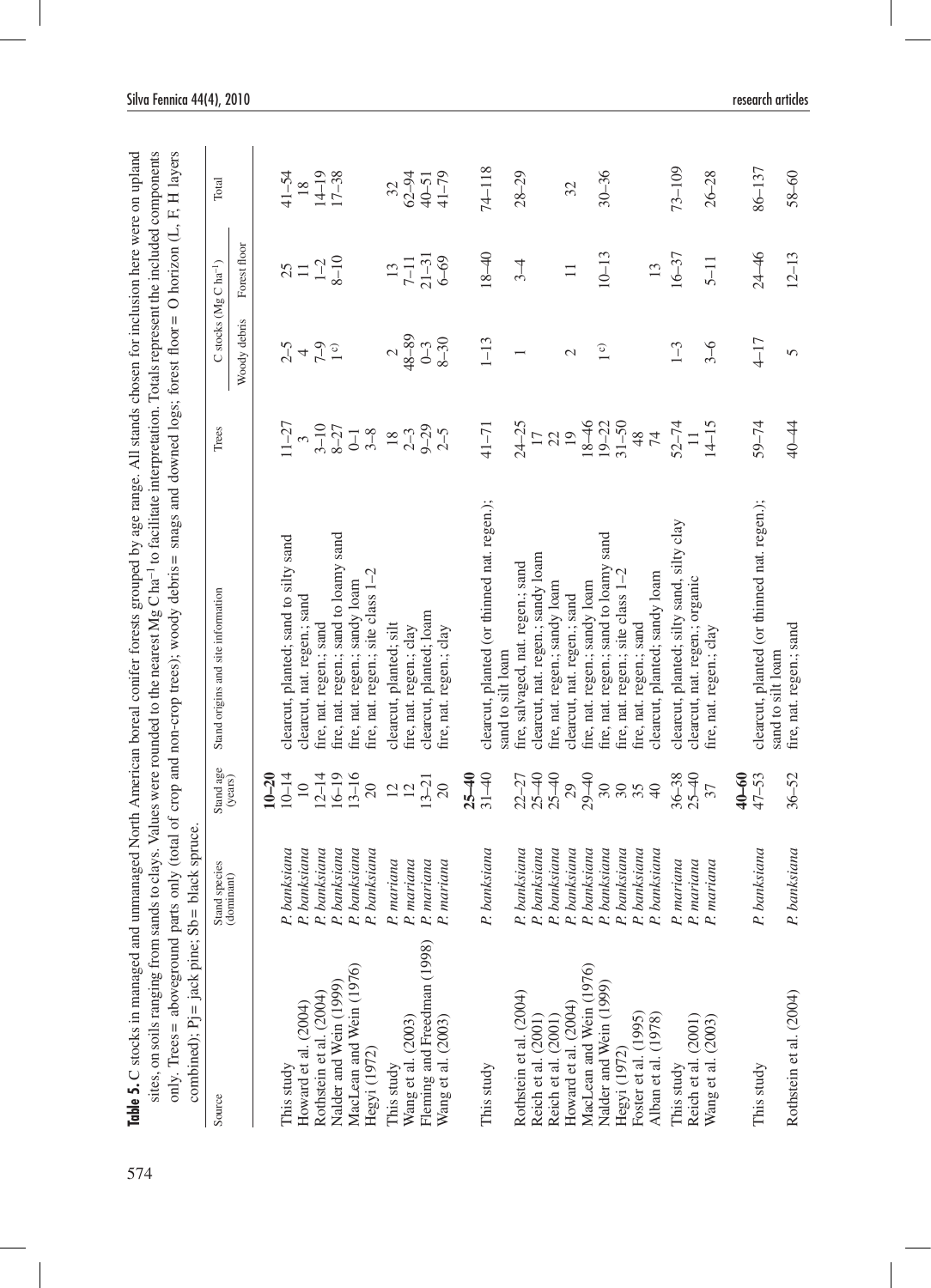| Source                                                                                           | Stand species<br>(dominant) | Stand age         | Stand origins and site information    | Trees                                            | C stocks (Mg C ha <sup>-1</sup> ) |                | Total               |
|--------------------------------------------------------------------------------------------------|-----------------------------|-------------------|---------------------------------------|--------------------------------------------------|-----------------------------------|----------------|---------------------|
|                                                                                                  |                             | (years)           |                                       |                                                  | Woody debris                      | Forest floor   |                     |
| MacLean and Wein (1976)                                                                          | banksiana                   | 44-57             | fire, nat. regen.; sandy loam         |                                                  |                                   |                |                     |
| Preston et al. (2006)                                                                            | banksiana                   | 42 <sup>a</sup>   | fire, nat. regen., xeric site         |                                                  | n                                 | $\overline{4}$ | $50\,$              |
| Doucet et al. (1976)                                                                             | banksiana<br>5.             | $\ddot{4}$        | fire, nat. regen.; sand               |                                                  |                                   |                |                     |
| Foster et al. (1995)                                                                             | banksiana<br>P.             |                   | fire, nat. regen.; silt loam          |                                                  |                                   |                |                     |
| Nalder and Wein (1999)                                                                           | banksiana<br>P.             | $45$<br>$46 - 55$ | fire, nat. regen.; sand to loamy sand | $29 - 42$<br>$31 - 53$<br>$53 - 70$<br>$14 - 70$ | $2^{\circ}$                       | $8 - 21$       | $30 - 93$           |
| Foster et al. (1995)                                                                             | banksiana                   | 56                | fire, nat. regen.; sand               | $80\,$                                           |                                   | $20\,$         |                     |
| Preston et al. (2006)                                                                            | mariana                     | 55 <sup>a)</sup>  | fire, nat. regen., mesic site         |                                                  |                                   |                |                     |
| Gordon (1983)                                                                                    | mariana                     | 48                | fire, nat. regen., sand               | $^{26}$                                          | 3c)                               | 184            | 76<br>116           |
|                                                                                                  |                             | $60 - 80$         |                                       |                                                  |                                   |                |                     |
| Nalder and Wein (1999)                                                                           | banksiana                   | $62 - 80$         | fire, nat. regen.; sand to loamy sand |                                                  | $4^{\circ}$                       | $7 - 18$       | $38 - 91$           |
| Hegyi (1972)                                                                                     | banksiana                   |                   | fire, nat. regen.; site class 1-2     | $26 - 53$<br>$21 - 53$<br>$28 - 32$              |                                   |                |                     |
| Foster et al. 1995                                                                               | banksiana                   |                   | fire, nat. regen.; silt loam          |                                                  |                                   |                |                     |
| Rothstein et al. (2004)                                                                          | banksiana<br>5.             | 582               | fire, nat. regen.; sand               |                                                  |                                   | 25             |                     |
| Howard et al. (2004)                                                                             | banksiana<br>P.             | 79                | fire, nat. regen.; sand               |                                                  | $\overline{10}$                   |                |                     |
| Preston et al. (2006)                                                                            | banksiana<br>P.             | $73 - 78a$        | fire, nat. regen., xeric site         | $25 - 51$                                        | $3 - 6$                           | $5 - 9$        | $69$<br>51<br>33–63 |
| Wang et al. (2003)                                                                               | mariana                     | $\overline{7}$    | fire, nat. regen.; clay               | $27 - 50$                                        | $1 - 2$                           | $23 - 27$      | $51 - 79$           |
| <sup>a)</sup> Age at breast height (1.3 m)<br><sup>c)</sup> DWD only<br><sup>c)</sup> Snags only |                             |                   |                                       |                                                  |                                   |                |                     |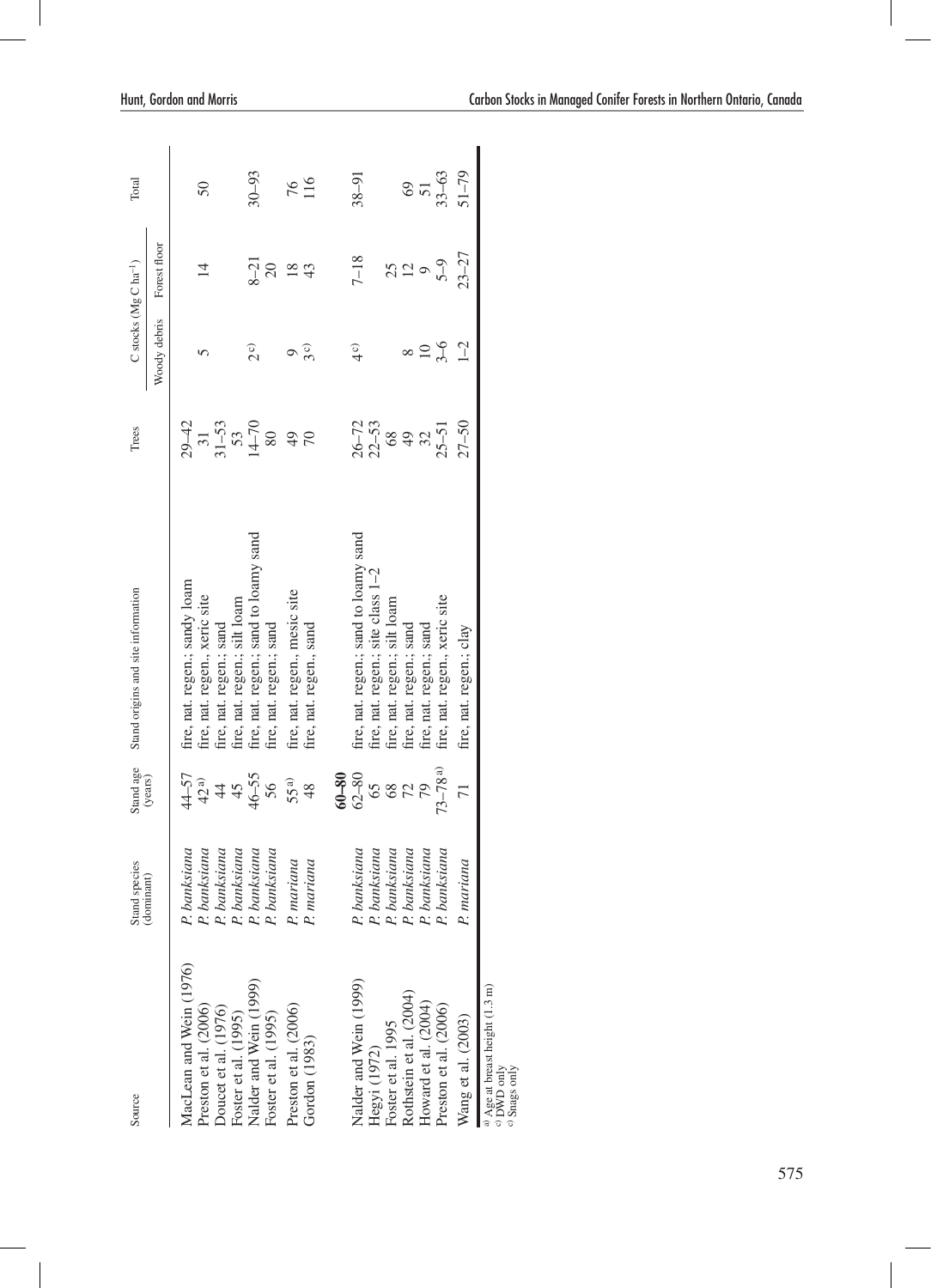each with its own parameters and associated error. Even so, the large amount of uncertainty associated with the equation parameters points to a need for more precision in converting tree diameter and height measurements into biomass estimates. This would require that more attention be given to the hazards involved with extrapolation of stand-level C stock data to the landscape or regional levels without a firm grasp of the uncertainties associated with the stand-level measurements. More awareness of this problem may provide better incentive to expend the significant amounts of time and resources needed to gather adequately large datasets for equation development.

Comparisons of carbon stock data between our study stands and similarly-aged stands obtained from the literature (mainly fire-origin but including some managed stands) (Table 5) are discussed in the following few paragraphs.

In the youngest age group (10–20 years), our jack pine plantations held more carbon in aboveground tree biomass than all other stands, except for one natural stand in northern Alberta (Nalder and Wein 1999) (Table 5). This is not surprising, given that stand development in plantations is often accelerated during the early stages. Our 10-year-old jack pine plantation had almost four times more aboveground tree carbon than a naturally regenerated 10-year-old clearcut in Saskatchewan, even though both were on sandy soils. Woody debris was only reported in a few of the studies of young stands. This limited information shows natural stands to contain roughly twice as much CWD as harvested stands in this age group; again, this is not surprising given that natural disturbances tend to leave behind large amounts of CWD, while one effect of forest harvesting is the removal of this material for commercial use. Forest floor carbon stocks were much higher in our young plantations compared to natural stands, due to the lack of consumption by fire, the persistent presence of logging slash, and the already substantial foliar litter production in these young stands (500–800 kg C ha<sup>-1</sup> yr<sup>-1</sup>). Overall, total aboveground carbon stocks (including forest floor) were larger in our young jack pine plantations than in natural stands of similar age.

Young black spruce plantations (10–20 years old), both from our study and from a New Brunswick study (Fleming and Freedman 1998), contained much larger carbon stocks in trees compared to natural stands (Table 5). On the other hand, the natural stands contained vastly more woody debris carbon than did the plantations (up to ~40 times as much). Trends in forest floor carbon stocks were less clear, with values varying by an order of magnitude even within one study. Overall, the woody debris had an overriding effect on total aboveground carbon stocks, resulting in the natural stands being associated with higher maximum values. The woody debris component in the young natural stands represents a 'legacy' from the pre-disturbance stands. The greater amounts of woody debris found in the young, natural spruce compared to the young, natural jack pine stands probably reflects higher pre-disturbance productivity and perhaps age in the black spruce (which were found on upland, fine-textured soils [Wang et al. 2003]), leading to larger, unburned boles left behind.

In the mid-aged category (25–40 years), jack pine stands originating from clearcutting and planting contained larger carbon stocks in aboveground tree biomass than most, but not all, natural stands in the same category. Natural jack pine stands with comparable tree carbon stocks tended to be located in more southerly locations in the boreal or near-boreal regions (New Brunswick, Minnesota, etc.). Black spruce plantations from our study, in this age range, contained 3 to 5 times more carbon in aboveground tree biomass than natural stands. For both species, stands that were clearcut and planted had much larger carbon stocks in aboveground tree biomass than stands that were naturally regenerated after clearcutting, again demonstrating the accelerated tree biomass accumulation in plantations.

In mid-aged stands, forest floor carbon stocks, when reported, were highest in plantation stands compared to natural stands, as was the trend in the younger stands. Many studies of stands in the mid-aged group did not include estimates of CWD carbon stocks or biomass, so it is difficult to make any conclusions about this ecosystem component. Our mid-aged jack pine stands varied widely in CWD carbon stocks; the stands on mesic sites were beginning to self-thin and produce considerable amounts of CWD, while the stands on dry sites had not yet reached this phase of development and contained very little CWD.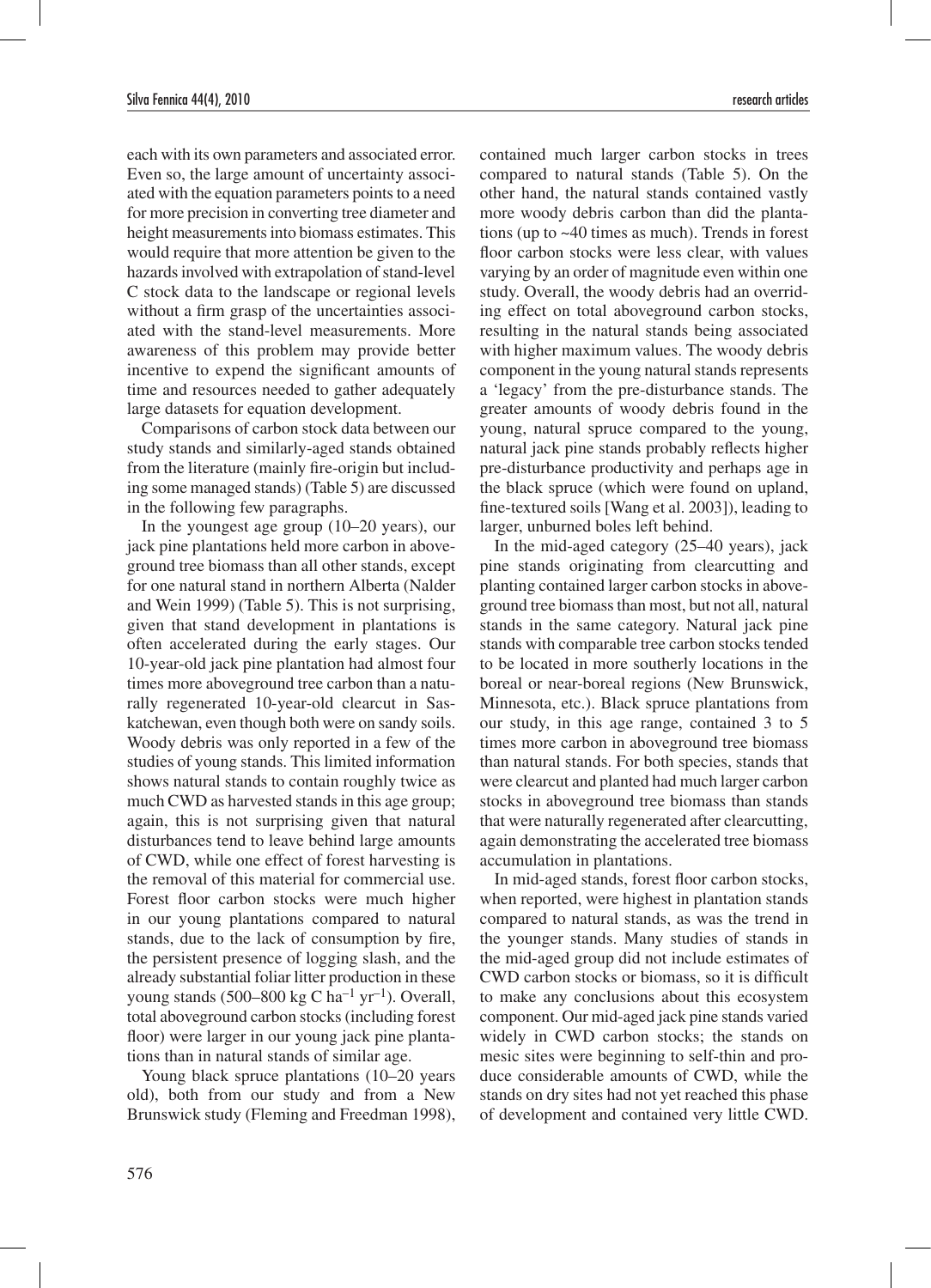In the black spruce stands, CWD tended to be found in greater amounts in the natural stands, but data was sparse.

The oldest plantation stands (47–53 years; jack pine only) also contained more carbon in aboveground tree biomass than most, but not all, of the natural stands. The difference in forest floor carbon stocks (generally higher in the plantations compared to the natural stands) was maintained in this age group; when reported, forest floor values from natural jack pine stands were always lower than those from the plantations. Only a natural black spruce stand, also from the Nipigon area (Gordon 1983), had similar forest floor carbon stocks to our jack pine plantations.

We could find no information on North American boreal conifer plantations older than 53 years; however, we included in our compilation natural stands 60–80 years old (not yet "old growth", but older than stands in our study) to illustrate that the plantation carbon stocks, in all measured ecosystem components, generally exceeded even those in natural stands a decade or more older. We did not include "old growth" natural stands since the purpose of the exercise was to compare the plantations with natural stands of similar ages and/or stages of development, and we do not yet have plantations old enough to compare with  $\sim$ 100-year-old-plus natural stands on this basis. It remains uncertain whether plantations will ultimately accumulate more biomass and carbon than natural forests by the end of a rotation, or whether they simply accumulate carbon at a faster rate and hence reach their maximum value sooner.

In addition to total ecosystem stocks, the distribution of carbon within forest stands is important to consider when trying to understand the effects of forest management disturbances on carbon accumulation and dynamics in forests. Although harvesting (either stem only or full tree) of the oldest dry jack pine stand in this study would remove a smaller absolute amount of carbon compared with the old mesic jack pine stand, a greater proportion of the total site carbon capital would be lost from the dry stands. Dead and living organic matter (including in surface mineral soil) were each of similar importance proportionally in mid-aged and older plantations. In terms of carbon storage, the effects of management (and other perturbations such as climate change) on forest floor and soil organic matter will therefore be as important as effects on living trees.

#### **4.2 Mineral Soil Carbon**

We found that our oldest jack pine stands had lower mineral soil carbon stocks than our younger stands in both the dry and mesic categories, with the mid-aged stands somewhere in between; however, we cannot regard these stands as chronosequences due to the lack of adequate replication in the youngest and oldest age categories. The differences among stands in soil carbon may be due to management effects (e.g. Harmon and Marks 2002), to differences in site-specific features such as soil texture (Grigal and Ohmann 1992), or to a combination of factors. While studies have shown that forest management has little effect on mineral soil carbon (Johnson and Curtis 2001, Johnson et al. 2002, Howard et al. 2004, Fredeen et al. 2005), studies from northern North America are not numerous, and there remain few opportunities to assess impacts over multiple rotations in this region. In the boreal forest, there have been no long-term studies of forest management effects on soil carbon even through the first rotation; because of the removal of large amounts of organic matter from the ecosystem during harvesting, it would be wise to monitor soil carbon over time in managed stands to gauge the true impact.

Management-induced soil carbon declines have been documented in warmer-climate forests. Turner and Lambert (2000) observed patterns of decline in soil organic carbon under both Eucalyptus grandis and Pinus radiata plantations in Australia: soil carbon appeared to stabilize after several years of loss, but showed no evidence of increasing throughout the rotation period (Turner and Lambert 2000). Declines in soil carbon were attributed to net carbon losses caused by high rates of soil organic matter decomposition following harvesting disturbance, that were not replaced by soil carbon inputs, for example, from root turnover (Turner and Lambert 2000). Sandy soils in particular may be vulnerable to organic matter (and hence carbon) loss due to management activities. Nambiar (1996), referring to the decline in mineral soil carbon concentrations in young P. radiata plantations on sandy soils, suggested that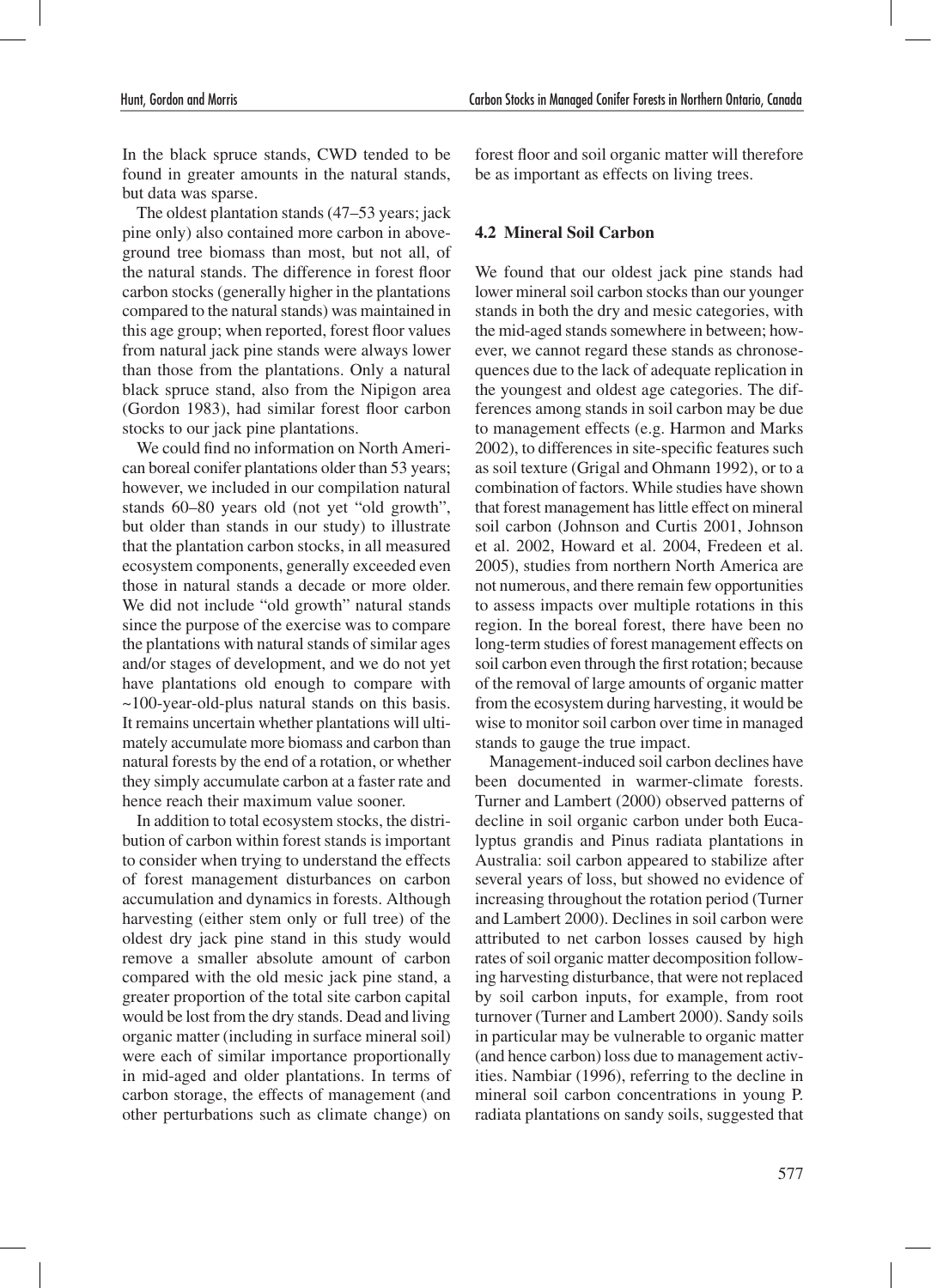the dynamics of carbon in coarse-textured forest soils are not well understood, and that these soils may be particularly sensitive to changes in carbon inputs and decomposition rates. Both of these can be affected by harvesting and site preparation, especially with practices such as forest floor removal for seedbed enhancement.

### **4.3 ANPP**

There was little information available on rates of NPP for natural stands of comparable ages to our stands. We did find higher ANPP values in our managed stands compared to those summarized for mature boreal forest by Gower et al. (2001), which were between 0.65 to 1.3 Mg C ha<sup>-1</sup>  $y$ <sup>-1</sup> in black spruce (115 to 200 years old), and about 1 Mg C ha<sup>-1</sup> y<sup>-1</sup> in jack pine (63 to 65 years old). However, ANPP values in our stands are at the low end of the range reported by Cannell (1982; as cited in Perry 1994) for boreal forests worldwide, and for pine forests (Pinus resinosa, P. strobus, and jack pine) in the mid-Atlantic U.S. region (Jenkins et al. 2001). The latter study did not include values for black spruce forests, but did report ANPP values in Picea glauca/Abies balsamea forests to range from 2.2 to 4.8 Mg C ha<sup>-1</sup> y<sup>-1</sup> (values converted to carbon, using a factor of 0.5, for comparative purposes). The ANPP of the Beardmore black spruce plantations corresponds with the low end of this range.

ANPP values reported by Gordon et al. (2000) for 27-year-old black spruce plantations in central Ontario were very similar to those of the 36-yearold plantation in the current study (2.3 Mg C  $ha^{-1}y^{-1}$ ). For jack pine, Morrison and Foster (2001), in north central Ontario, estimated the ANPP of natural stands 20 to 65 years old to range from 2.5 to 3.5 Mg C ha<sup>-1</sup> y<sup>-1</sup> (including understory vegetation) depending upon stand age. This compares well with the ANPP estimates for jack pine plantations in our study, (2.1 to 3.5 Mg C  $ha^{-1}y^{-1}$ ) with the jack pine stands on dry (sandy) sites occupying the low end of this range. Foster (1974), working in a 30 year old natural jack pine stand in central Ontario, found a much higher rate of litterfall (3729 kg ha<sup>-1</sup> y<sup>-1</sup>) than in the dry jack pine stand in our study  $(1662 \text{ kg ha}^{-1} \text{y}^{-1})$ , despite similar age, stocking, and site type. The

more southerly location of Foster's study may partially explain the difference, but the hampered productivity in our stand may also stem from the drastic removal of organic matter (blading treatment, which removed slash and forest floor) that occurred during site preparation. Sandy, nutrient poor sites are more susceptible to decreased productivity from organic matter removal and associated nutrient depletion (e.g. Bhatti et al. 1998); the low productivity in our 34-year-old dry jack pine stand (P3) may be evidence of this, as the blading treatment in this stand was particularly severe (personal observation).

In fast-growing plantation forests in warm climates, where productivity changes over several rotations have been measured, increases in productivity have generally been attributed to greater inputs of management resources, including the planting of tree species with inherently high rates of productivity in short rotation situations (e.g. Samuelson et al. 2001). In northern forests, less information is available on management-related changes to NPP, especially with reference to longterm effects of intensive management. Reich et al. (2001), working in the southern boreal forest region in Minnesota, compared ANPP in logged versus burned stands of jack pine, and found that 31 to 33-year-old logged (naturally regenerated) stands had lower ANPP than fire-regenerated stands of the same age, although not significantly lower. The authors concluded that logging had not affected ANPP differently than wildfire. The ANPP estimations for the jack pine stands in the current study compare well with their values for similarly aged jack pine, falling somewhere in between their logged and burned stands. The ANPP of the mesic jack pine plantation in this study, however, surpasses that of Reich et al. (2001).

Whether or not the alteration of forest structure through management will lead to a reduction in sustainability or future productivity cannot be directly addressed in this paper. However, given the susceptibility of poor sites to productivity declines due to management-related organic matter removal (e.g. Carlyle and Nambiar 2001), further investigation of the dynamics of organic matter in managed boreal forests is encouraged. To ensure that managed forests retain the capacity to produce biomass and sequester carbon in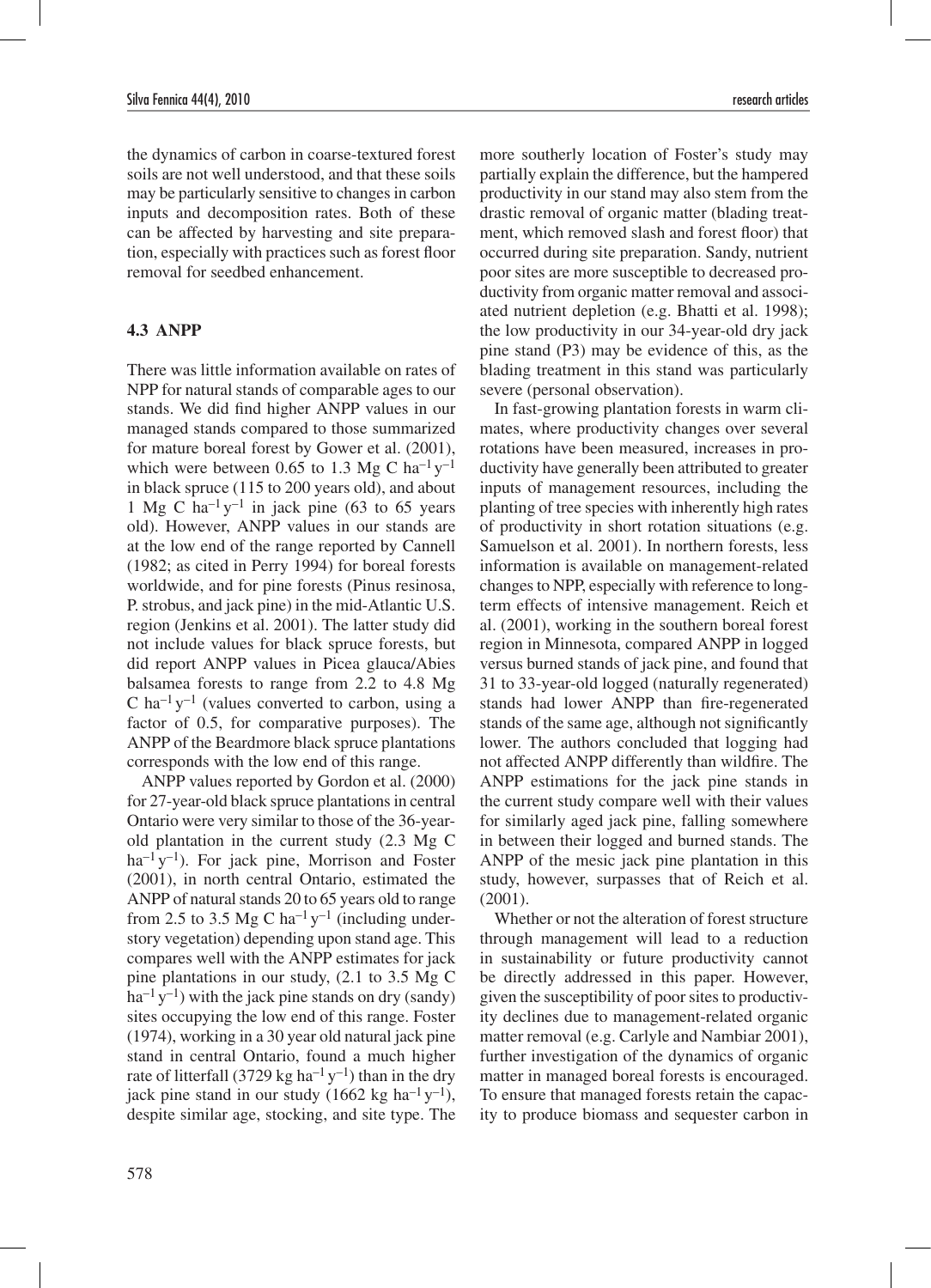amounts comparable to naturally disturbed and regenerating forests, we need to determine under what circumstances and by what mechanisms soil disturbance and removal of biomass in harvesting may result in soil organic matter deficiencies and impacts on long-term productivity (e.g. Morris 1997). To gain a more complete understanding of carbon dynamics in these managed ecosystems, more information is also needed on carbon outputs (e.g. soil respiration and leaching) as well as below-ground allocations of NPP.

## **5 Summary and Conclusions**

Carbon stocks and fluxes were estimated in managed stands of jack pine and black spruce ranging in age from 10 to 53 years. Ecosystem carbon stocks (including surface mineral soil, forest floor, and all aboveground biomass and woody debris) ranged from 47 to 151 Mg C ha<sup>-1</sup>, and were highest in jack pine stands on mesic sites. Understory vegetation, DWD, snags, and non-crop trees represented minor quantities of carbon relative to crop trees, forest floor, and mineral soil.

The ability of managed stands to accumulate carbon will depend upon species, site type, the degree to which site resources have been depleted by management practices, and rotation length. The age-class structure of the managed forest landscape will also be important for higher-level processes relevant to carbon sequestration. The results of this study suggest that crop species selection and age distribution of the regenerating forests created through the conversion of natural forests to intensively managed, singlespecies plantations will influence carbon pools and fluxes and hence carbon sequestration rates in northern Ontario forests. At the stand level, the accumulation of carbon may be accelerated by plantation forestry, at least through the first rotation, although the amount of carbon sequestered by maturity may not differ appreciably between managed and unmanaged forests of similar ages. Although we made useful comparisons between managed stands and similarly-aged unmanaged stands using data from the literature, investigations directly comparing developing plantations with natural forests developing after stand-replacing fire are necessary to further elucidate the magnitude and nature of changes to carbon stocks induced by forests management.

# **References**

- Alban, D.H., Perala, D.A. & Schlaegel, B.E. 1978. Biomass and nutrient distribution in aspen, pine, and spruce stands on the same soil type in Minnesota. Canadian Journal of Forest Research. 8: 290–299.
- Bhatti, J.S., Foster, N.W., Oja, T., Moayeri, M.H. & Arp, P.A. 1998. Modeling potentially sustainable biomass productivity in jack pine forest stands. Canadian Journal of Soil Science. 78: 105–113.
- Bonan, G.B. 2008. Forests and climate change: forcings, feedbacks, and the climate benefits of forests. Science 320: 1444–1449.
- Bond-Lamberty, B., Peckham, S.D., Ahl, D.E. & Gower, S.T. 2007. Fire and the dominant driver of central Canadian boreal forest carbon balance. Nature 450: 89–93.
- Cannell, M.G.R. 1982. World forest biomass and primary production data. Academic Press, New York, New York. 319 p.
- 1999. Environmental impacts of forest monocultures: water use, acidification, wildlife conservation, and carbon storage. New Forests 17: 239–262.
- Carlyle, J.C. & Nambiar, E.K.S. 2001. Relationships between net nitrogen mineralization, properties of the forest floor and mineral soil, and wood production in Pinus radiata plantations. Canadian Journal of Forest Research 31: 889–898.
- Chapman, L.J. & Thomas, M.K. 1968. The climate of northern Ontario. Canadian Department of Transportation, Meteorological Branch, Climate Studies No. 6, Ottawa, Ontario.
- Chave, J., Condit, R., Aguilar, S., Hernandez, A., Lao, S. & Perez, R. 2004. Error propagation and scaling for tropical forest biomass estimates. Philosophical Transactions of the Royal Society of London B 359: 409–420.
- Comeau, P.G. & Kimmins, J.P. 1989. Above- and below-ground biomass and production of lodgepole pine on sites with differing soil moisture regimes. Canadian Journal of Forest Research 19: 447–454.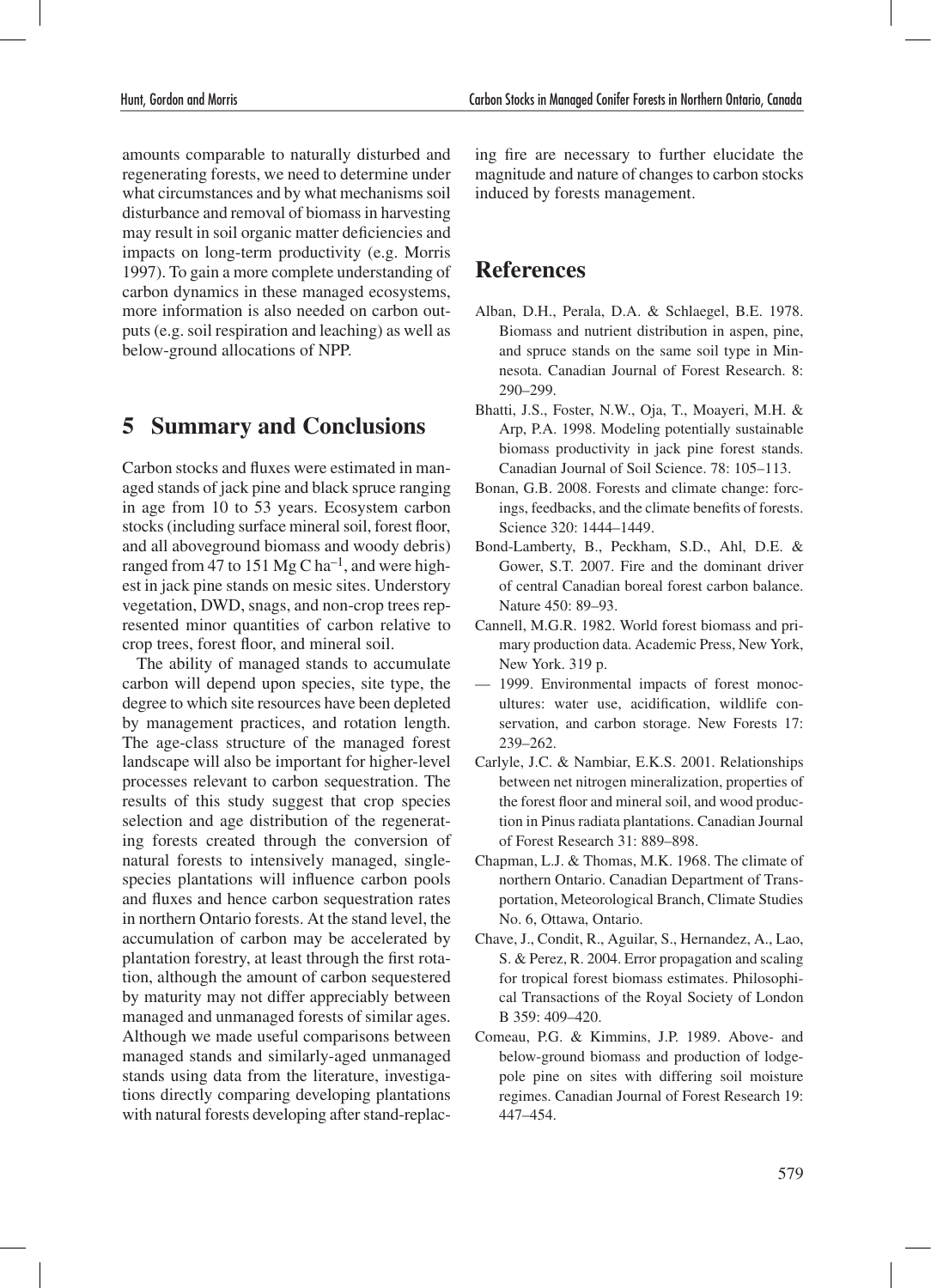- Cooper, C.F. 1983. Carbon storage in managed forests. Canadian Journal of Forest Research 13: 155–166.
- Crow, T.R. & Schlaegel, B.E. 1988. A guide to using regression equations for estimating tree biomass. Northern Journal of Applied Forestry 5: 15–22.
- Doucet, R., Berglund, J.V. & Farnsworth, C.E. 1976. Dry matter production in 40-year-old Pinus banksiana stands in Quebec. Canadian Journal of Forest Research 6: 357–367.
- Doyon, F. & Bouchard, A. 1998. Tree productivity and successional status in Quebec northern hardwoods. Ecoscience 5: 222–231.
- Environment Canada. 1982. Canadian Climate Normals: Ontario. Atmospheric Environment Service, Ottawa, Ontario.
- Fleming, T.L. & Freedman, B. 1998. Conversion of natural, mixed-species forests to conifer plantations: Implications for dead organic matter and carbon storage. Ecoscience 5: 213–221.
- Foster, N.W. 1974. Annual macroelement transfer from Pinus banksiana Lamb. forest to soil. Canadian Journal of Forest Research 4: 470–476.
- , Morrison, I.K., Hazlett, P.W., Hogan, G.D. & Salerno, M.I. 1995. Carbon and nitrogen cycling within mid- and late-rotation jack pine. In: McFee, W.W. & Kelly, J.M. (eds.). Carbon forms and functions in forest soils. Soil Science Society of America, Madison, Wisconsin. p. 355–375.
- Fredeen, A.L., Bois, C.H., Janzen, D.T. & Sanborn, P.T. 2005. Comparison of coniferous forest carbon stocks between old-growth and young secondgrowth forests on two soil types in central British Columbia, Canada. Canadian Journal of Forest Research 35: 1411–1421.
- Fyles, I.H., Shaw, C.H., Apps, M.J., Karjalainen, T., Stocks, B.J., Running, S.W., Kurz, W.A., Weyerhauser, G. Jr. & Jarvis, P.G. 2002. The role of boreal forests in the global carbon budget: a synthesis. In: Shaw, C.H. & Apps, M.J. (eds.). The role of boreal forests and forestry in the global carbon budget: Proceedings of IBFRA Meeting, May 8–12, 2000, Edmonton, Alberta. Canadian Forest Service, Edmonton, Alberta. p. 1–21.
- Gordon, A.G. 1983. Nutrient cycling dynamics in differing spruce and mixedwood ecosystems in Ontario and the effects of nutrient removals through harvesting. In: Wein, R.W., Riewe, R.R. & Methven, I.R. (eds.). Resources and dynamics of the boreal zone: Proceedings of a conference held at

Thunder Bay, Ontario, August, 1982. Association of Canadian Universites for Northern Studies, Ottawa, Ontario. p. 97–118.

- Gordon, A.M., Chourmouzis, C. & Gordon, A.G. 2000. Nutrient inputs in litterfall and rainwater fluxes in 27-year old red, black, and white spruce plantations in Central Ontario, Canada. Forest Ecology and Management 138: 65–78.
- Gower, S.T., Kucharik, C.J. & Norman, J.M. 1999. Direct and indirect estimation of leaf area index, ƒAPAR, and net primary production of terrestrial ecosystems. Remote Sensing of Environment 70: 29–51.
- , Krankina, O., Olson, R.J., Apps, M., Linder, S. & Wang, C. 2001. Net primary production and carbon allocation patterns of boreal forest ecosystems. Ecological Applications 11: 1395–1411.
- Grigal, D.F. & Ohmann, L.F. 1992. Carbon storage in upland forests of the Lake States. Soil Science Society of America Journal 56: 935–943.
- Harmon, M.E. & Marks, B. 2002. Effects of silvicultural practices on carbon stores in Douglas-fir western hemlock forests in the Pacific Northwest, U.S.A.: Results from a simulation model. Canadian Journal of Forest Research 32: 863–877.
- , Ferrell, W.K. & Franklin, J.F. 1990. Effects on carbon storage of conversion of old-growth forests to young forests. Science 247: 699–702.
- Hegyi, F. 1972. Dry matter distribution in jack pine stands in northern Ontario. Forestry Chronicle 48: 193–197.
- Hills, G.A. 1961. The ecological basis for land use planning. Research Report No. 46., Ontario Department of Lands and Forests, Toronto, Ontario. 204 p.
- Howard, E.A., Gower, S.T., Foley, J.A. & Kucharik, C.J. 2004. Effects of logging on carbon dynamics of a jack pine forest in Saskatchewan, Canada. Global Change Biology 10: 1267–1284.
- Jenkins, J., Birdsey, R. & Pan, Y. 2001. Biomass and NPP estimation for the mid-atlantic region (USA) using plot-level forest inventory data. Ecological Applications 11: 1174–1193.
- Johnson, D.W. & Curtis, P.S. 2001. Effects of forest management on soil C and N storage: meta analysis. Forest Ecology and Management 140: 227–238.
- Johnson, E.A. & Miyanishi, K. 2008. Testing the assumption of chronosequences in succession. Ecology Letters 11: 419–431.
- , Knoepp, J.D., Swank, W.T., Shan, J., Morris, L.A., Van Lear, D.H. & Kapeluck, P.R. 2002. Effects of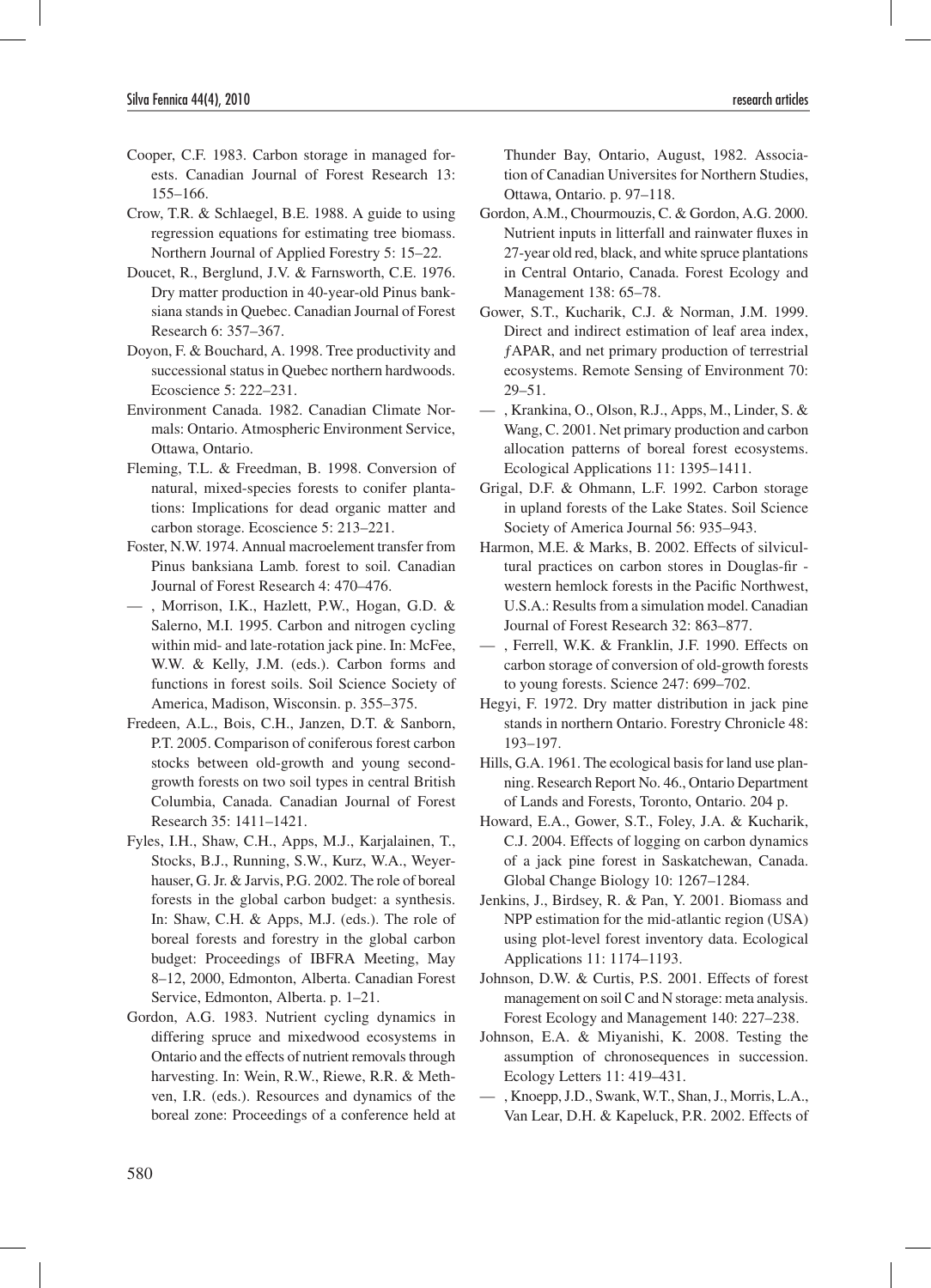forest management on soil carbon: results of some long-term resampling studies. Environmental Pollution 116: S201–S208.

- Kang, S., Kimball, J.S. & Running, S.W. 2006. Simulating effects of fire disturbance and climate change on boreal forest productivity and evapotranspiration. Science of the Total Environment 362: 85–102.
- Kimmins, J.P. 1997. Balancing act: environmental issues in forestry. University of British Columbia Press,Vancouver, British Columbia. 305 p.
- Kurz, W.A., Stinson, G., Rampley, G.J., Dymond, C.C. & Neilson, E.T. 2008. Risk of natural disturbances makes future contribution of Canada's forests to the global carbon cycle highly uncertain. Proceedings of the National Academy of Sciences 105: 1551–1555.
- Luyssaert, S., Inglima, I., Jung, M., Richardson, A.D., Reichstein, M., Papale, D., Piao, S.L., Schulze, E.-D., Wingate, L., Matteucci, G. & 55 others.  $2007$ .  $CO<sub>2</sub>$  balance of boreal, temperate, and tropical forests derived from a global database. Global Change Biology 13: 1–29.
- MacLean, D.A. & Wein, R.W. 1976. Biomass of jack pine and mixed hardwood stands in northeastern New Brunswick. Canadian Journal of Forest Research 6: 441–447.
- Moore, T.R. 1996. The carbon budget of boreal forests: reducing the uncertainty. In: Breymeyer, A.I., Hall, D.O., Melillo, J.M. & Agren, G.I. (eds.). Global change: Effects on coniferous forests and grasslands. John Wiley and Sons, Ltd.,Toronto, Ontario. p. 17–40.
- Morris, D.M. 1997. The role of long-term site productivity in maintaining healthy ecosystems: a prerequisite of ecosystem management. Forestry Chronicle 73: 732–739.
- Morrison, I.K. & Foster, N.W. 2001. NPP Boreal Forest: Mississagi, Canada, 1970–1973. [Data set]. Oak Ridge National Laboratory Distributed Active Archive Center, Oak Ridge, Tennessee. Available at: http://www.daac.ornl.gov. [Cited May 9 2007].
- Nalder, I.A. & Wein, R.W. 1999. Long-term forest floor carbon dynamics after fire in upland boreal forests of western Canada. Global Biogeochemical Cycles 13: 951–968.
- Nambiar, E.K.S. 1996. Sustained productivity of forests is a continuing challenge to soil science. Soil Science Society of America Journal 60: 1629–1642.
- Neilson, E.T., MacLean, D.A., Meng, F.-R. & Arp, P.A. 2007. Spatial distribution of carbon in natural and managed stands in an industrial forest in New Brunswick, Canada. Forest Ecology and Management 253: 148-160.
- Nelson, H. & Vertinsky, I. 2003. The Kyoto Protocol and climate change mitigation: Implications for Canada's forest industry. Sustainable Forest Management Network Research Communication. University of Alberta, Edmonton, Alberta. 60 p.
- Perry, D.A. 1994. Forest ecosystems. Johns Hopkins University Press, Baltimore, Maryland. 649 p.
- Pregitzer, K.S. & Euskirchen, E.S. 2004. Carbon cycling and storage in world forests: biome patterns related to forest age. Global Change Biology 10: 2052–2077.
- Preston, C.M., Bhatti, J.S., Flanagan, L.B. & Norris, C. 2006. Stocks, chemistry, and sensitivity to climate change of dead organic matter along the Canadian Boreal Forest Transect case study. Climatic Change 74: 223–251.
- Price, D.T. & Apps, M.J. 1995. The boreal forest transect case study: Global change effects on ecosystem processes and carbon dynamics in boreal Canada. Water, Air, and Soil Pollution 82: 203– 214.
- Racey, G.D., Whitfield, T.S. & Sims, R.A. 1989. Northwestern Ontario Forest Ecosystem Interpretations. Technical Report No. 46, Ontario Ministry of Natural Resources, Northwestern Ontario Forest Technology Development Unit, Thunder Bay, Ontario. 90 p.
- Reich, P.B., Bakken, P., Carlson, D., Frelich, L.E., Friedman, S.K. & Grigal, D.F. 2001. Influence of logging, fire, and forest type on biodiversity and productivity in southern boreal forests. Ecology 82: 2731–2748.
- Rothstein, D.E., Yermakov, Z. & Buell, A.L. 2004. Loss and recovery of ecosystem carbon pools following stand-replacing wildfire in Michigan jack pine forests. Canadian Journal of Forest Research 34: 1908–1918.
- Rowe, J.S. 1972. Forest Regions of Canada. Publication No. 1300, Canadian Forest Service, Department of Environment, Ottawa, Ontario. 71 p.
- Samuelson, L., Stokes, T., Cooksey, T. & McLemore, P. III. 2001. Production efficiency of loblolly pine and sweetgum in response to four years of intensive management. Tree Physiology 21: 369–376.
- Smith, C.K., Coyea, M.R. & Munson, A.D. 2000.